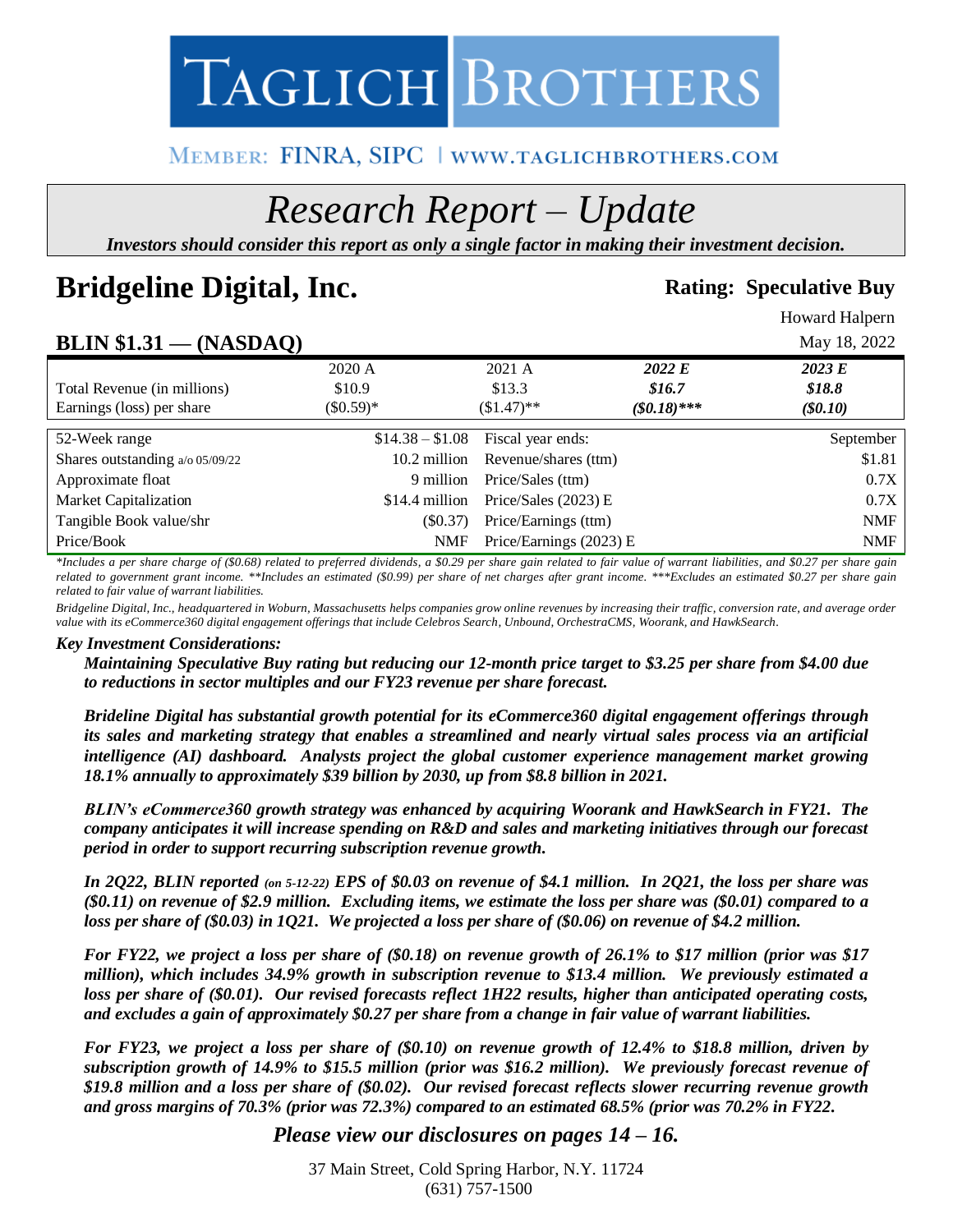#### *Appreciation Potential*

#### **Maintaining Speculative Buy rating but reducing our 12-month price target to \$3.25 per share from \$4.00 due to reductions in sector multiples and our FY23 revenue per share forecast.**

Our rating reflects projected recurring revenue growth from the FY21 acquisitions of Woorank and HawkSearch and the integration of their offerings into BLIN's eCommerce360 offerings. Entering 2H22, the company's cash on hand of \$4.9 million provides it with the ability to pay the contingent consideration owed to the principles of Woorank and HawkSearch, as well as planned increases in R&D and sales and marketing spending on initiatives that should help drive recurring subscription revenue through our forecast period.

**Our 12-month price target of \$3.25 per share implies shares could increase nearly 150% over the next twelve months.** According to finviz.com (as of 05/17/22), the average trailing twelve month price-to-sales multiple for companies with similar market capitalizations in the Software Application/Infrastructure and Internet Content sectors is 2.7X (prior was 2.9X), compared to BLIN's trailing twelve month price-to-sales multiple of 0.7X (prior was 1X). We anticipate investors are likely to accord Bridgeline Digital, Inc. a multiple approaching that of the sector given our forecasted recurring subscription sales growth of 14.9% in FY23. We applied a price-to-sales multiple of 2.2X (prior was 2.6X) to our FY23 sales per share forecast of \$1.78 (prior was \$1.88), discounted for execution risk, to obtain a year-ahead price target of approximately \$3.25 per share.

BLIN's valuation improvement is contingent upon consistent quarterly recurring-SaaS/perpetual software revenue growth, expense leverage, and cash earnings. We forecast the company generating annualized recurring-SaaS/perpetual software revenue growth of 27.3% to FY23 from FY20 and cash earnings of \$647,000 in FY23 compared to an estimated cash burn of \$454,000 in FY22.

**We believe Bridgeline Digital, Inc. is most suitable for risk tolerant investors that seek exposure to a microcap company providing digital engagement services through recurring subscription revenue offerings and enterprise platform software for its customers.**

#### *Overview*

Bridgeline Digital, Inc., headquartered in Woburn, Massachusetts is a digital engagement company that assists customers in maximizing the performance of their digital experience from Websites and intranets, to online stores and marketing and promotional campaigns. The company's platform integrates Web content management, eCommerce, marketing automation, site search, authenticated portals, social media management, as well as translation and Web analytics to help organizations deliver enhanced digital experiences. The technology offerings from the Woorank and HawkSearch acquisitions in FY21 are being integrated into, and broaden, BLIN's existing offerings.

The Bridgeline platform powers Websites, online stores, portals and intranets for thousands of customers that range from small and medium-sized organizations to Fortune 1000 companies. The company's primary customer verticals are franchises, healthcare, manufacturing, finance, and primarily online retails.

#### *Platform Offerings*

The company's primary technology has evolved over the last five years into eCommerce360 AI powered technology offerings that have been strategically designed to bridge the gap between Web content management, eCommerce, eMarketing, and social and Web analytics by providing all of these components in one unified and deeply integrated platform. The technology platform provides professional services to customers that enable them to support their customers in driving lead generation, increased revenue, improved customer service and loyalty, as well as enhanced employee knowledge, and reduced operational costs.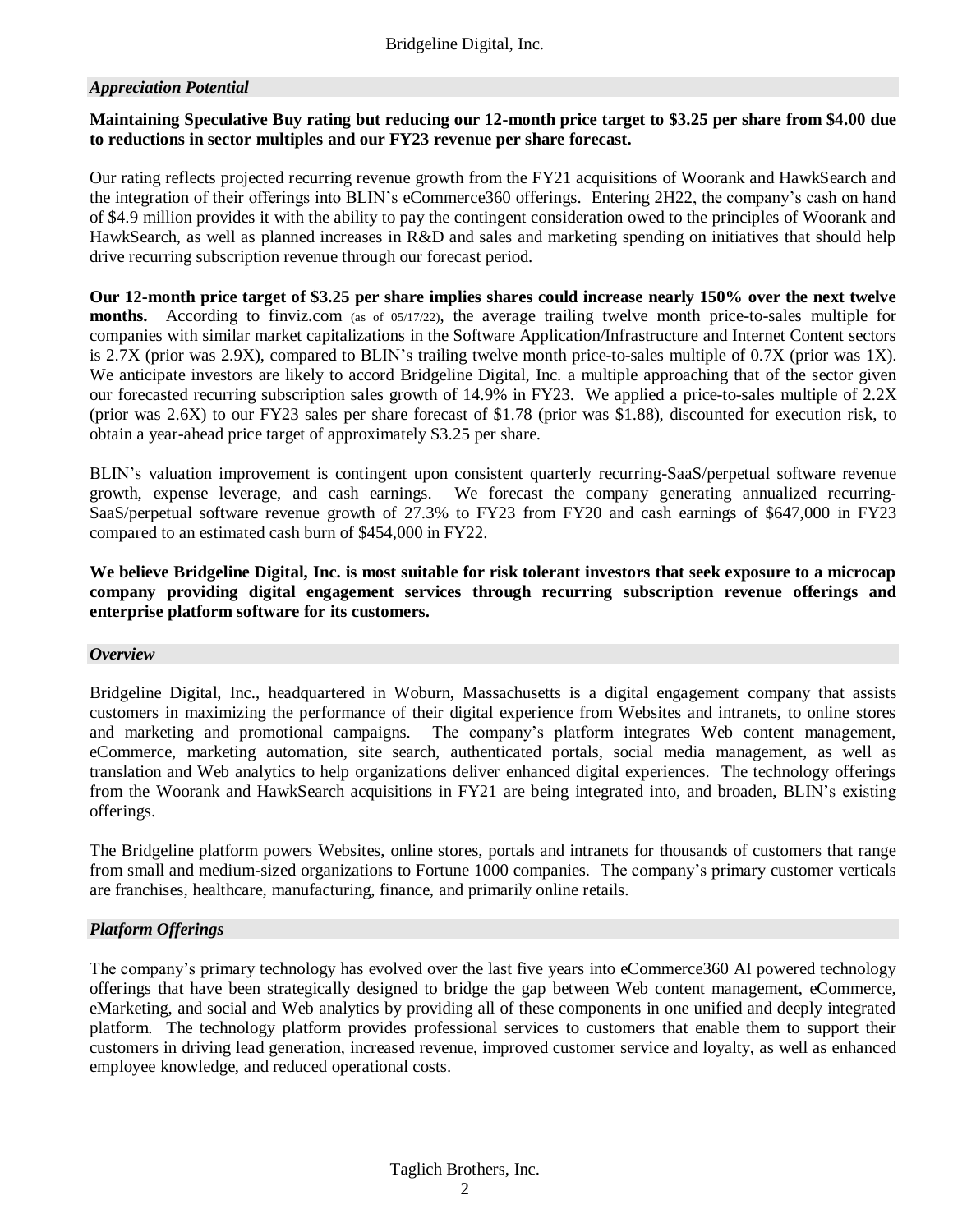The chart to the right shows the various components of the eCommerce360 offerings. The offerings can be

purchased through a cloud-based software-as-a-service (SaaS) recurring revenue model. BLIN has developed the platform with a flexible architecture that provides customers with state-of-the-art deployment, recurring maintenance, and daily technical operation and support. The offering can be purchased as a perpetual license in which the software resides on a dedicated infrastructure in either the customer's facility or managed and hosted by BLIN via a cloud-based hosted services model. Regardless of which model is used by the customer, this offering will likely require customization, thus providing BLIN with digital engagement services revenue.

Recurring revenue is provided by its eCommerce360 franchise offering that empowers large franchises, healthcare networks, associations and chapters, as well as other multiunit organizations to manage branded networks to unify, manage, scale and optimize a hierarchy of Web properties



and marketing campaigns on a global, national and local level. The platform has an easy-to-use administrative console that enables corporate marketing to provide consistency in branding and messaging, as well as providing flexible publishing capabilities at the local-market level.

The eCommerce360 offerings are powered by the company's Celebros Search technology platform that is sold and delivered through a cloud-based SaaS recurring revenue model that is primarily an out of the box offering that requires very little customization. The offering is primarily a commerce site search product that provides for Natural Language Processing with artificial intelligence to present very relevant search results based on long-tail keyword (search that is usually longer as they are more specific) searches in seven languages. The company has developed Celebros Search plug-ins that can be utilized by Bridgeline's Unbound Commerce offering in addition to many thirdparty Commerce platforms such as Magento, Shopify, Salesforce, etc.

HawkSearch, acquired in 3Q21, will enhance BLIN's e-commerce and enterprise site search offerings as its AI technology is aimed at enhancing a customer's merchandising capabilities, product recommendations, and personalization based on data rich search analytics. Their offerings will be integrated into BLIN's Celebros Search technology platform.

The Woorank offering assists companies in increasing their online traffic, leads, and sales with an artificial intelligence system that analyzes their website relative to their competitors and partners to make intelligent recommendations for optimizing search engine organic rankings.

#### *Growth Strategy*

In FY20, the company's growth strategy evolved into eCommerce360, in which its sales organization is a combination of telephone sales, partnerships in online marketplaces, and artificial intelligence dashboards that provide touchless sales opportunities. In FY22, the company enhanced it new customer acquisition strategy through the engagement and development of a partner network primarily through independent software vendors and marketing agencies such as Americaneagle.com and X-engage. The overall strategic shift is enabling BLIN to streamline its sales and marketing organization that should drive increasing sales and shorter sales cycles for higher margin subscription revenue. BLIN's goal is to achieve a total revenue mix of 85% subscriptions and 15% digital engagement services.

The company has deployed its technology team to merge Celebros and HawkSearch into one single product. That combined product will provide customers with a single technology that offers natural language processing, personalization, and recommendation capabilities. The company anticipates it can build its current Celebros and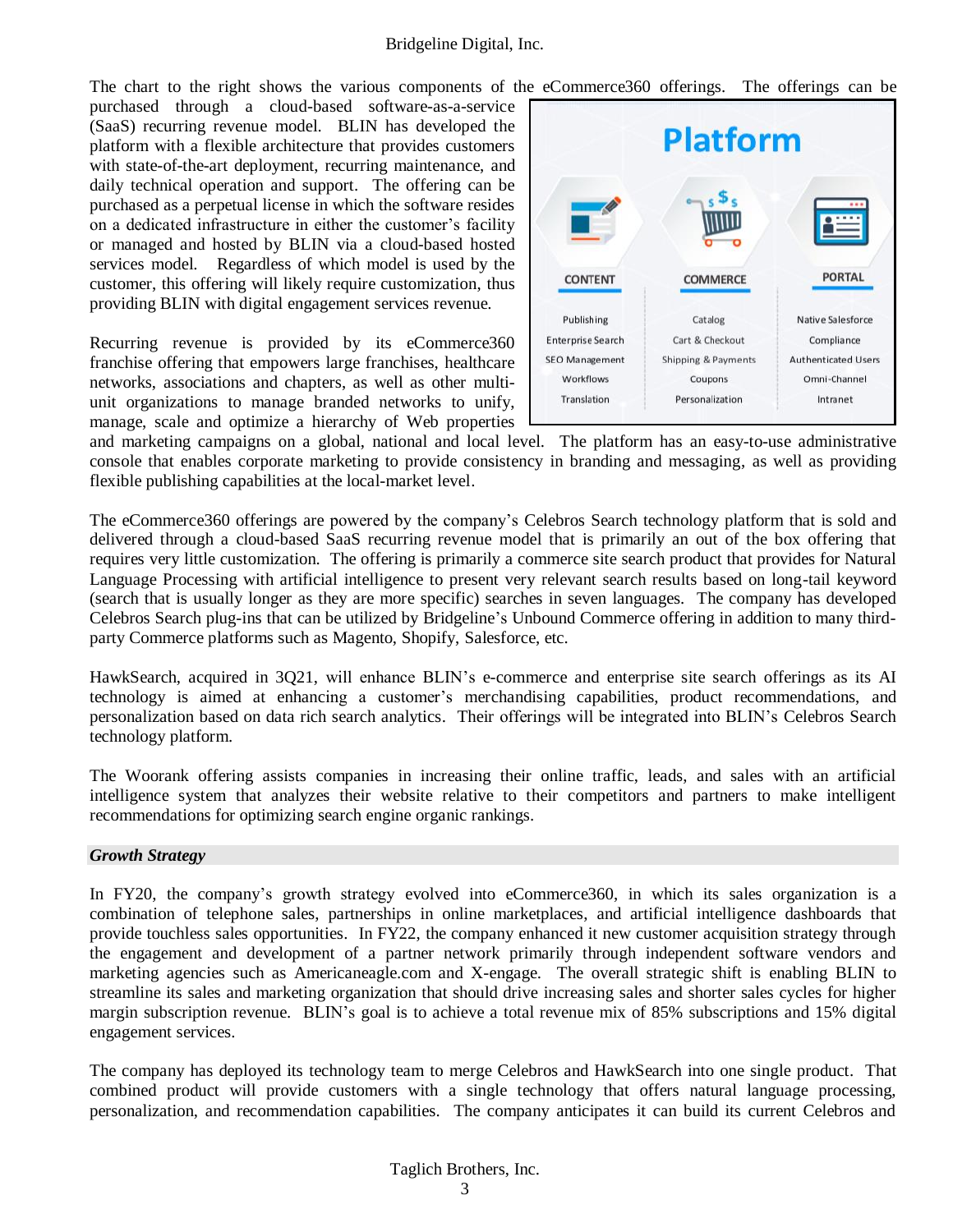HawkSearch site search customer base of at least 400 in 1Q22. Recurring revenue growth for this combined offering should exceed 20% annually.

The overall measure of the company executing on its strategy with higher margin out-of-the-box tools will be if customers can increase their site traffic, shopper conversion rate, and average order value. In 2Q21, the acquisition of Woorank increased BLIN's customer base, as well as enhanced its eCommerce360 opportunity to new customer leads. In 3Q21, Bridgeline released e-commerce 360 dashboards within its HawkSearch and Woorank product lines.

A unique feature of Woorank's and BLIN's offerings is a dashboard powered by an artificial intelligence algorithm that provides existing customers with recommendations to purchase additional eCommerce360 offerings that can increase their return on investment. A small section of the Dashboard provides popups on what additional offerings should be purchased in order to improve a customers' online sales, customer acquisition and retention performance. In 3Q21, the company introduced the Woorank assistant that incorporates an artificial intelligent agent that monitors a customer's global Web vitals and makes recommendations to drive site traffic and increase their Google ranking.

The company's new DataBravo offering, which mines search engine optimization (SEO) content accumulated by WooRank, is anticipated to gain customer acceptance over time as it provides customers with analytical insights in order to enhance their decision making process.

#### **Acquisitions**

In FY19, the company acquired Celebros Search and OrchestraCMS. In FY21, BLIN acquired Woorank and HawkSearch. The company continues to evaluate strategic merger and acquisition opportunities to enhance the growth potential of its recurring subscription revenue strategy. BLIN will target technology offerings that are established within an existing online marketplace, generate revenue of at least \$2 million, and are accretive to cash earnings. An acquired technology will be integrated into the company's offerings and artificial intelligence recommendation dashboard algorithm.

#### *Industry Brief*

### *Experience Management Market*

In February 2022, consulting firm Grand View Research issued a report stating that the global customer experience management market generated revenue of nearly \$8.8 billion in 2021. Grand View Research predicts annualized revenue growth of 18.1% to approximately \$39 billion in 2030 due primarily to increasing demand for personalized experiences by customers across different industries. The report observes that customer experience management represents an evolving set of practices and technologies that make a continuous transformation within organizations in order to meet and exceed consumer expectations. Business organizations understand the importance of customer experience management (like BLIN's eCommerce360 technology offerings) since it assists organizations in strengthening their brand presence, improves consumer loyalty, reduces consumer churn, and in turn, boosts business revenue. The report indicated that the US customer experience management market generated revenue of \$2.9 billion in 2021 with a prediction of annualized revenue growth of 15.3% reaching approximately \$9 billion by 2030.

#### *Projections*

#### *Basis of Forecast*

We anticipate BLIN's primary growth drivers will be recurring revenue from its HawkSearch technology offering that is merging with the company's own Celebros Search offering, as well as recurring revenue sales from its acquisition of Woorank with additional sales coming from the company's portfolio of individual Apps to enhance each customer's content management experience and steady enterprise platform sales and associated digital engagement services. Entering 2H22, the company's Celebros and HawkSearch customer base exceeds 400.

We anticipate Woorank continuing to deliver approximately ten new customers per day along with 1,500 qualified sales leads per month. A portion of those monthly leads are likely to covert to the HawkSearch/Celebros Search offering as the combined offering should provide customers with enhanced merchandising capabilities, product recommendations, personalization, and data rich search analytics.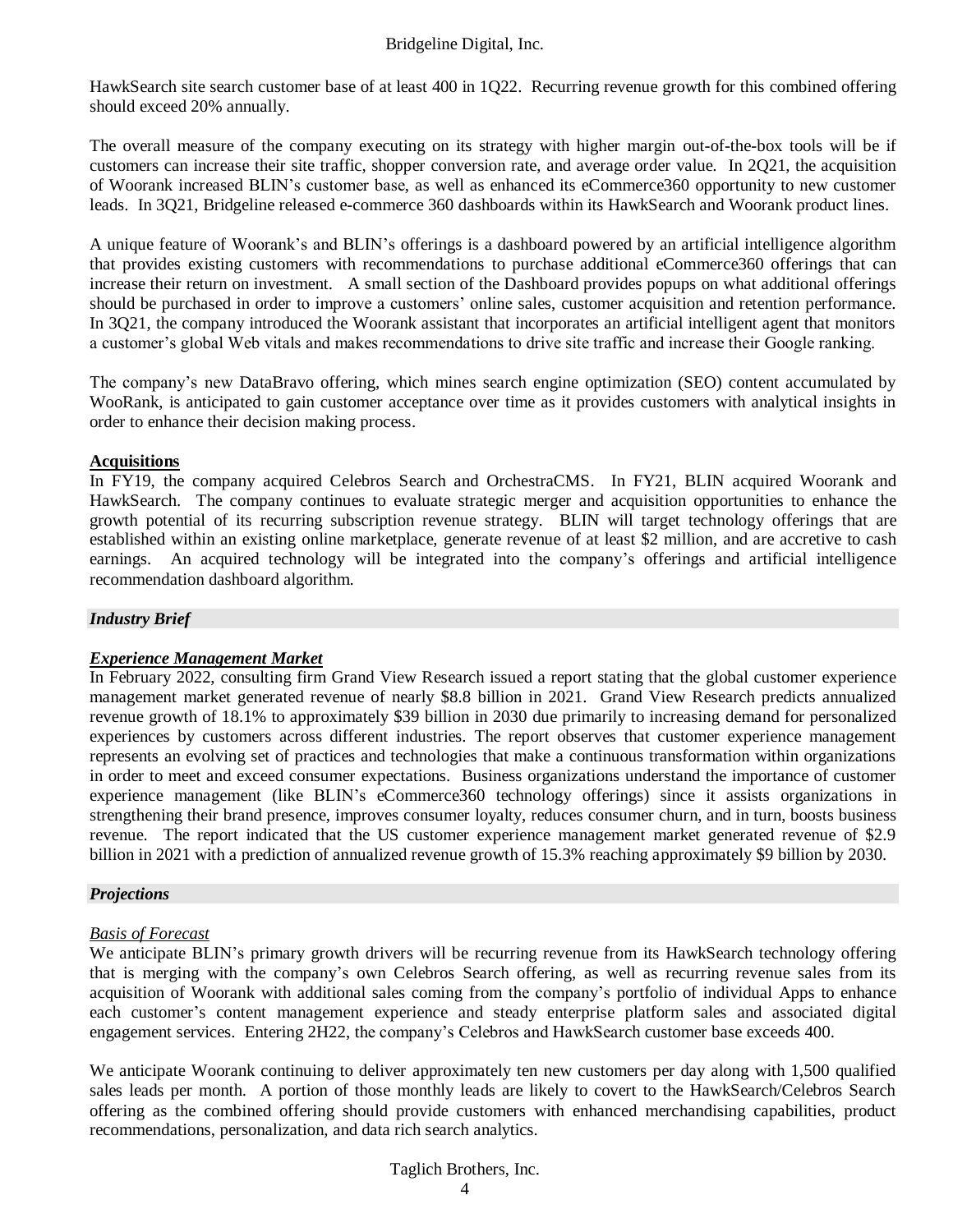In FY22 (ended September 30), we anticipate gross margin expansion to 68.5% compared to 65.8% in FY21. Gross margin expansion stems from the product mix shift to higher margin subscription and perpetual license revenue that should account for 80.4% of total sales compared to 75.1% in FY21. We forecast gross margin improving to 70.3% in FY23 due primarily to increased sales of higher margin subscription and perpetual license revenue that should account for 82.2% of total sales by September 30, 2023.

Our forecast does not include changes in the fair value of warrant liabilities or income tax expense until reported by the company. At September 30, 2021, BLIN had federal and state net operating loss carryforwards of approximately \$32 million and \$30 million, respectively.

#### Economy

In April 2022, the International Monetary Fund (IMF) revised its global economic growth estimates to an increase of 3.6% for 2022 and 2023, down from its January 2022 projection calling for 4.6% growth in 2022 and 3.8% growth in 2023. The downward revisions primarily reflect the economic damage from the war in Ukraine resulting in elevated inflation and rising interest rates.

The IMF revised its economic growth estimate for the US to an increase of 3.7% for 2022 and 2.3% for 2023. In January 2022, the IMF projected US economic growth of 4% and 2.6% for 2022 and 2023, respectively.

#### *Operations – FY22*

We project 26.1% total revenue growth to \$16.7 million (prior was \$17 million) from \$13.3 million in FY21 due primarily to 34.9% growth in recurring subscription (SaaS) and perpetual licenses revenue to \$13.4 million (prior was \$13.6 million), up from nearly \$10 million in FY21. We anticipate digital engagement services revenue flat at \$3.3 million. Our revenue forecast reflects a full year of revenue contributions from HawkSearch and Woorank and a one-time perpetual license of \$65,000 in 1Q22.

We forecast gross profit increasing 31.3% to nearly \$11.5 million compared to \$8.7 million in FY21 due to revenue growth and gross margin expanding to 68.5% from 65.8% in FY21. We project an operating loss of \$2.2 million (excludes \$164,000 in restructuring and acquisition related costs) compared to operating income of \$52,000 (excludes \$1.2 million in restructuring and acquisition related costs) in FY21. The operating loss reflects an increase in operating margin expense to 81.5% from 65.4% (excluding restructuring and acquisition related expenses in each period).

We project a 57.1% increase in operating expenses to \$13.6 million (excludes \$164,000 in restructuring and acquisition related costs) compared to nearly \$8.7 million (excluding \$1.2 million in restructuring and acquisition costs) in FY21. The increase reflects costs to support sales and marketing initiatives, as well as technology improvements in order to accelerate growth of the company's product offerings. We anticipate sales and marketing expense nearly doubling to \$5.3 million from \$2.7 million in FY21 stemming from hiring additional sales and marketing professionals and initiating new marketing initiatives such as the engagement of independent software vendors and marketing agencies. We forecast a 43.4% increases in R&D expense to \$3.4 million as the company invests in merging the HawkSearch offering with BLIN's existing Celebros offering. G&A expense should increase 36.8% to nearly \$3.2 million from \$2.4 million last year, which reflects the operations of two acquisitions in FY21. We anticipate D&A expense of \$1.7 million compared to \$1.2 million in FY21.

We project non-operating income of \$3.3 million that includes positive changes in fair value of warrant liabilities of \$2.9 million and \$474,000 in fair value of contingent consideration, partly offset by \$39,000 in interest expense. In FY21, non-operating expense was \$6.7 million due primarily to the change in fair value of warrant liabilities.

We project net income of \$969,000 or \$0.09 per share. Our forecast includes gains of \$3.3 million or \$0.32 per share from change in fair value of warrant liabilities and contingent consideration that was reported in 1H22. We previously forecast a net loss of \$123,000 or (\$0.01) per share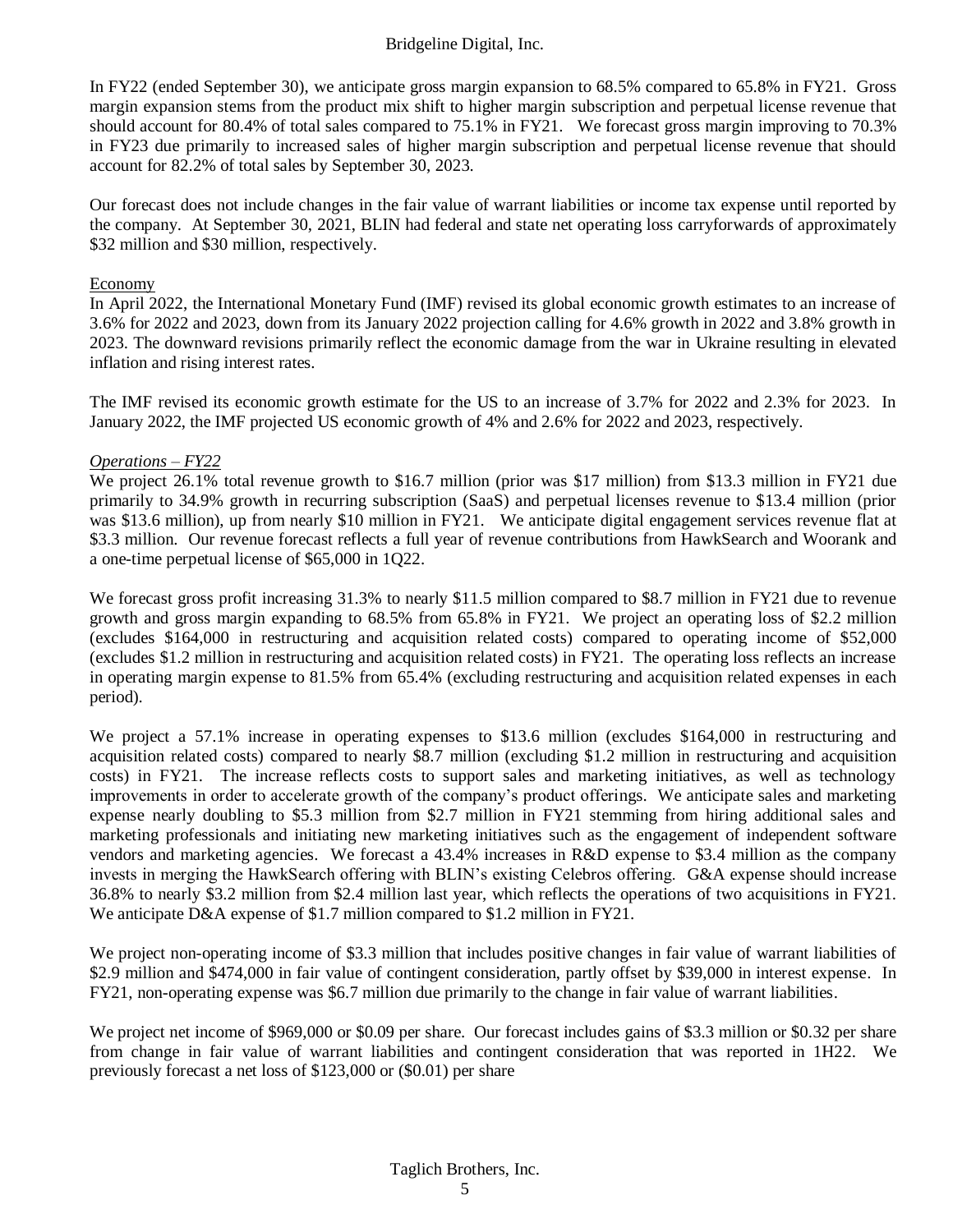### *Finances – 2022*

We project cash burn of \$454,000 and a \$154,000 decrease in working capital resulting in cash used in operations of \$300,000. Cash used in operations capital expenditures, repayment of debt, and payment of contingent consideration that should result in cash decreasing by nearly \$4.7 million to \$4.2 million at September 30, 2022.

#### *Operations – FY23*

We project 12.4% total revenue growth to \$18.8 million from an estimated \$16.7 million in FY22 due primarily to 14.9% growth in recurring subscription (SaaS) and perpetual licenses revenue to nearly \$15.5 million, up from an estimated \$13.4 million in FY22. We anticipate digital engagement services revenue increasing by \$70,000 to nearly \$3.4 million. Our reduced revenue forecast reflects unanticipated customer attrition of the company's legacy offerings, partly offset by recurring revenue growth from newer HawkSearch and Woorank product offerings.

We forecast gross profit increasing 15.3% to \$13.2 million compared to an estimated \$11.5 million in FY22 due to revenue growth and gross margin expanding to 70.3% from an estimated 68.5% in FY22. We project an operating loss of nearly \$1.1 million compared to an estimated operating loss of \$2.3 million in FY22. The narrowing of our operating loss forecast reflects an improvement in operating margin expense to 75.9% from an estimated 81.5% (excludes \$164,000 in restructuring and acquisition expenses) in FY22.

We project operating expenses increasing 4.8% to \$14.3 million compared to \$13.6 million (excluding \$164,000 in restructuring and acquisition expenses) as increases in sales and marketing and G&A expenses are likely to be partly offset by a reduction in D&A expenses. The level of operating expenses should continue to support initiatives to grow the company's customer base. We anticipate sales and marketing expense increasing \$702,000 to \$6 million and G&A expense increasing \$157,000 to \$3.4 million. D&A expenses should decrease to \$1.5 million from an estimated \$1.7 million in FY22. R&D expense should be flat at \$3.4 million.

We project non-operating expense of \$8,000 related to interest expense compared to non-operating income of \$3.3 million that includes positive changes in fair value of warrant liabilities of \$2.9 million and \$474,000 in fair value of contingent consideration, partly offset by \$39,000 in interest expense. We project a net loss of \$1.1 million or (\$0.10) per share. We previously projected a net loss of \$160,000 or (\$0.02) per share.

#### *Finances – 2023*

We project cash earnings of \$647,000 and an \$828,000 decrease in working capital resulting in cash from operations of nearly \$1.5 million. Cash from operations is unlikely to cover capital expenditures and payment of contingent consideration and debt, decreasing cash by \$1.7 million to \$2.5 million at September 30, 2023.

#### *2Q22 and 1H22 Results*

#### **2Q22**

The company reported a 43.2% increase in total net revenue to \$4.1 million from nearly \$2.9 million in 2Q21. Subscription and perpetual license sales increased 66.2% to \$3.3 million compared to nearly \$2 million in the yearago period due primarily to multi-year license renewals and the inclusion of revenue from acquisitions completed in FY21. Digital engagement service revenue decreased \$74,000 to \$811,000.

Gross profit increased 53.9% to \$2.8 million from \$1.8 million in the year-ago period. The increase reflects gross margin expansion to 67.6% from 62.9% in the year-ago period due primarily to a shift in the product mix toward higher margin recurring license revenue. Operating expenses increased to nearly \$3.4 million (includes \$66,000 in restructuring and acquisition related charges) from \$1.9 million (includes \$84,000 in restructuring and acquisition related charges) in 2Q21. Sales and marketing expense more than doubled to nearly \$1.3 million from \$524,000 due primarily to an increase in personnel to support marketing programs to drive sales growth. G&A expense increased to \$775,000 from \$608,000 due primarily to expanded operations stemming from the FY21 acquisitions of HawkSearch and Woorank. R&D expense increased to \$865,000 from \$479,000 due primarily to additional research and development expenses related to FY21 acquisitions. D&A expense increased to \$416,000 from \$240,000 stemming from the amortization of intangible assets related to the prior year acquisitions.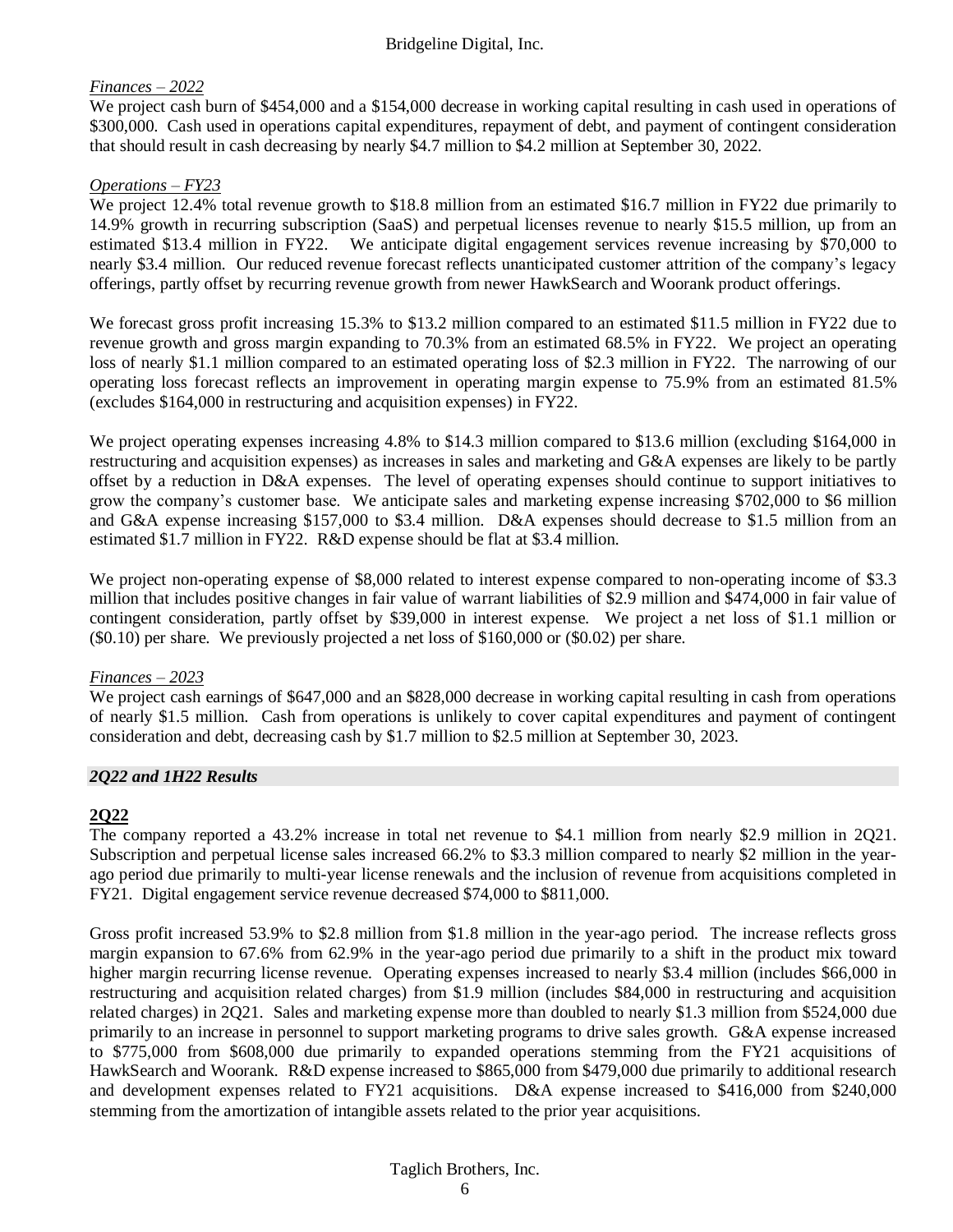The company reported an operating loss was \$606,000 compared to a loss of \$128,000 in 2Q21.

Non-operating income was \$957,000 compared to an expense of \$422,000. Non-operating income included a positive change in the fair value of warrant liabilities to \$434,000 compared to a negative change of \$418,000. Interest and change in fair value of contingent consideration was a positive \$523,000 compared to a negative \$4,000 in the year-ago period.

Net income was \$346,000 or \$0.03 per share compared to a net loss of \$557,000 or (\$0.11) per share. Excluding the change in fair value of contingent consideration and change in fair value of warrant liabilities, the net loss per share was approximately (\$0.06) compared to a loss per share of approximately (\$0.03) after excluding change in fair value of warrant liabilities in the year-ago period. We projected a loss per share of (\$0.06) on sales of \$4.2 million.

#### **1H22 Results**

The company reported a 47.2% increase in total net revenue to \$8.4 million from \$5.7 million in 1H21. Revenue growth was driven by a 68.6% increase in subscription and perpetual license sales to \$6.7 million due primarily to multi-year license renewals and the inclusion of revenue from acquisitions completed in FY21, as well as a \$65,000 in a one-time perpetual license sale.

Gross profit increased 57% to \$5.8 million from \$3.7 million in the year-ago period. The increase reflects gross margin expansion to 68.9% from 64.6% in the year-ago period due primarily to a shift in the product mix toward higher margin recurring license revenue. Operating expenses increased to \$6.9 million (includes \$164,000 in restructuring and acquisition related charges) from \$3.6 million (includes \$294,000 in acquisitions of HawkSearch and Woorank.

| in thousands \$6 Mos. 2022 6 Mos. 2021 |             |               | % D        |
|----------------------------------------|-------------|---------------|------------|
| <b>Total Revenue</b>                   | \$<br>8,403 | \$<br>5,710   | 47.2%      |
| Cost of sales                          | 2,614       | 2,023         | 29.2%      |
| <b>Gross Profit</b>                    | 5,789       | 3,687         | 57.0%      |
| <b>Total Operating Expenses</b>        | 6,874       | 3,635         | 89.1%      |
| <b>Operating Income (loss)</b>         | (1,085)     | 52            | <b>NMF</b> |
| Total Other Income (Expense)           | 3,310       | (1,769)       |            |
| Pre-Tax Income (loss)                  | 2,225       | (1,717)       | <b>NMF</b> |
| Income Tax Expense (Benefit)           | 8           | 1             | <b>NMF</b> |
| Net Income (loss)                      | 2,217       | \$<br>(1,718) | <b>NMF</b> |
| <b>EPS</b> (loss)                      | 0.21        | \$<br>(0.36)  | <b>NMF</b> |
| Avg Shares                             | 10,424      | 4,707         |            |
| <b>Margins</b>                         |             |               |            |
| Gross Margins                          | 68.9%       | 64.6%         |            |
| Operating Margin                       | $(12.9\%)$  | 0.9%          |            |
| Tax Rate                               | 0.4%        | $(0.1\%)$     |            |
| Source: company reports                |             |               |            |

restructuring and acquisition related charges) in 1H21. The increase in operating expenses stems from the FY21

The company reported an operating loss of nearly \$1.1 million compared to operating income of \$52,000 in 1H21.

Non-operating income was \$3.3 million compared to an expense of nearly \$1.8 million. Non-operating income included a positive change in the fair value of warrant liabilities to \$2.4 million compared to a negative change of \$1.9 million in 1H21. Interest and change in fair value of contingent consideration was a positive \$435,000 compared to \$2,000 in the year-ago period. The year-ago period included government grant income of \$88,000 stemming from the forgiveness of PPP loans received during the COVID-19 pandemic.

Net income was \$2.2 million or \$0.21 per share compared to a net loss of \$1.7 million or (\$0.36) per share. Excluding items, the loss per share was approximately (\$0.11) in 1H22, compared to EPS of \$0.01 in 1H21.

#### *Finances*

In 1H22, the cash burn was \$174,000 and working capital increased \$709,000 resulting in cash used in operations of \$883,000. Cash used in operations, capital expenditures, repayment of debt, and payment of contingent consideration resulted in a reduction in cash of \$4.2 million to nearly \$4.7 million at March 31, 2022.

### *Capital Structure*

At March 31, 2022, BLIN had total debt of \$1.3 million (of which \$527,000 was short-term) and a cash balance of nearly \$4.7 million. Total debt consisted of a \$334,000 vendor loan payable that accrues interest at 3% per annually that has principal and interest payable in two lump-sum installments with the loan maturing on February 1, 2023, a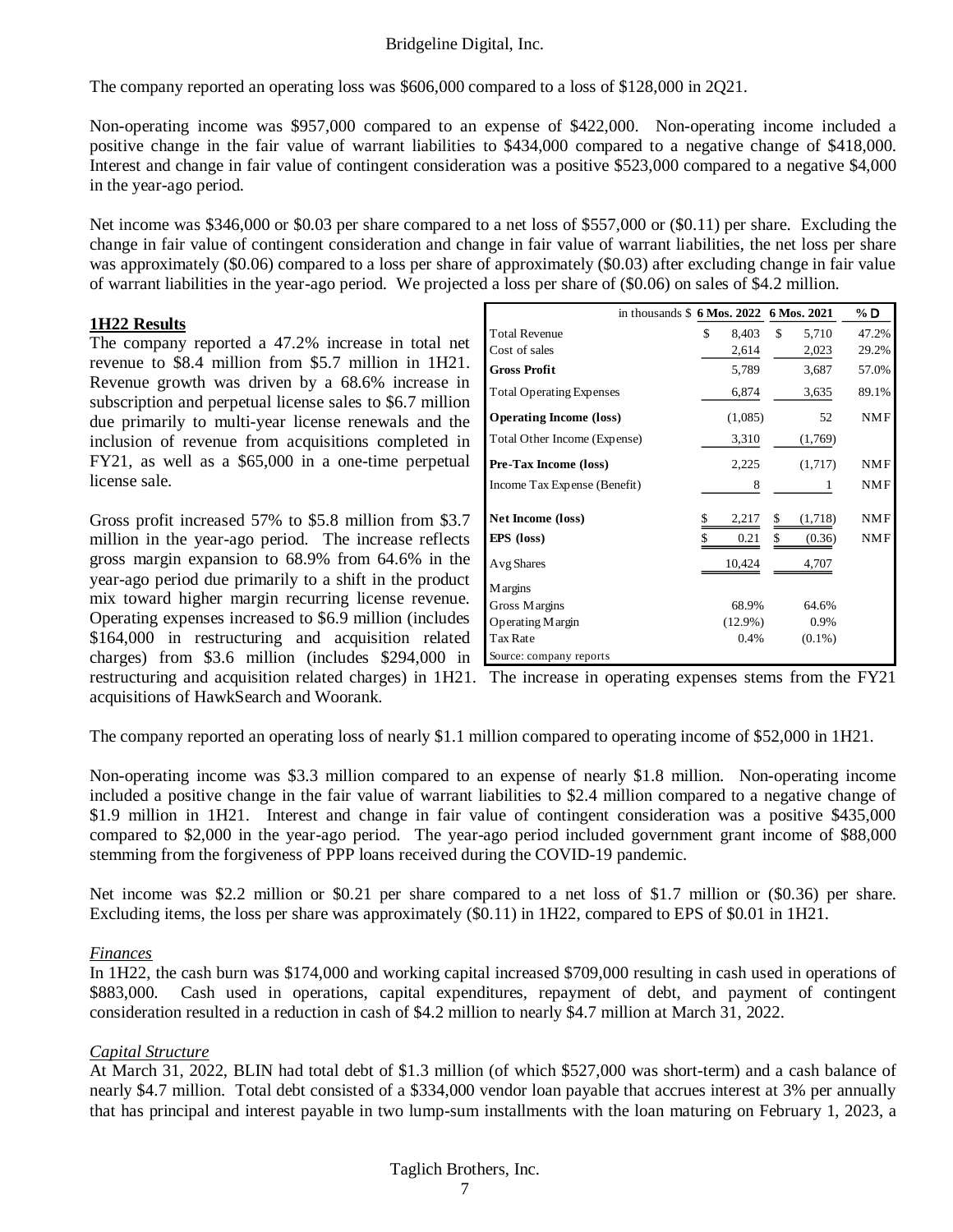\$193,000 term loan payable that matures on October 10, 2022, and a \$446,000 1.3% term loan payable that matures on April 30, 2027.

In addition, the company has a 4% \$334,000 seller's note (related to a FY21 acquisition) that is payable over five installments and matures on January 1, 2026.

#### *Competitive Landscape*

The markets for BLIN's products and services that include software for Web content management, eCommerce platform software, eMarketing software, Web analytics software, Apps, and digital engagement services are highly competitive, fragmented, and rapidly changing. The barriers to entry are relatively low with the markets being significantly affected by new product introductions. Competition can be intense with the introduction of new technologies and market participants. The industry is constantly evolving and competition is likely to increase in the future. The primary competitive factors within the industry include platform integration, product functionality, ease of use, scalability, open architecture, cost of ownership, integration with third-party applications and data sources, and name recognition and brand reputation.

While competitors typically offer their Web application software as a single point of entry type, BLIN's eCommerce360 offerings provide enterprise customers integrated software with an architecture that is flexible and capable of being deployed in either a Cloud/SaaS or dedicated server environment.

Some competitors within the industry that likely have greater financial resources than BLIN include HubSpot, Constant Contact, Shopify, SAP, Adobe, Unbxd, and Nosto.

#### *Risks*

In our view, these are the principal risks underlying the stock.

#### Accumulated Deficit

At March 31, 20221, the company's accumulated deficit was \$80.1 million, up from \$61.8 million in FY17 (ended September 30). However, Bridgeline Digital, Inc. had its first operating profits of \$150,000 and \$164,000 in 3Q20 and 4Q20, respectively, with an operating profit in FY21 (excluding acquisition and restructuring costs) of \$52,000. In FY22, we anticipate an operating loss of \$2.3 million, which should narrow to \$1.1 million in FY23. We forecast FY22 and FY23 cash earnings (combined) of \$193,000. If operating profits or cash earnings do not occur, it could result in the company's inability to execute its growth strategy and diminish its operations.

#### Dilution

The common stock offerings made in February 2021 and May 2021, as well as the exercise of common stock warrants and convertible preferred stock, increased common shares outstanding to 10.2 million at May 9, 2022 from 4.4 million at August 10, 2020.

The company has warrants and options that could be exercised into shares of common stock of 1.8 million and 693,000, respectively.

#### Global Health and Politics

A disruption of global economic conditions due to COVID-19 and/or war-like conditions in Eastern Europe that cause Western nations to impose economic sanctions against Russian banks and Oligarchs, could result in disruptions of economic activity that in turn could adversely impact the company's corporate operating results.

#### Intellectual Property

The company relies on a combination of copyright, trademark and trade secret laws, as well as licensing agreements, third-party non-disclosure agreements and other contractual measures to protect its intellectual property rights. These protections may not be adequate to prevent competitors from copying or reverse-engineering BLIN's products or competitors independently developing technologies that are similar or superior to its technology. To protect trade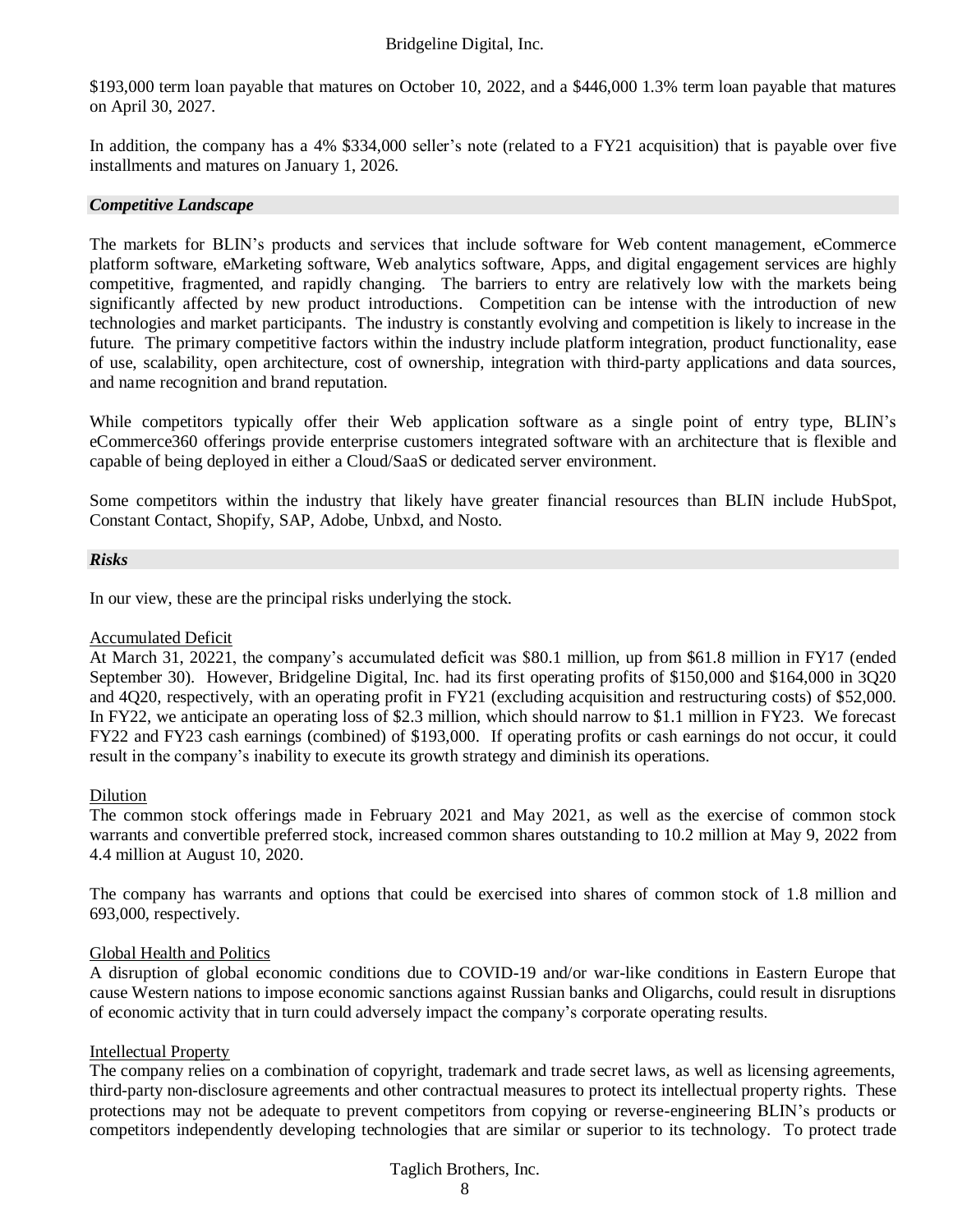secrets and other proprietary information, employees, consultants, advisors and collaborators are required to enter into confidentiality agreements.

Policing unauthorized use of the company's products may be difficult and litigation could become necessary in the future to enforce its intellectual property rights. Any litigation could be time consuming and result in substantial diversion of management's attention and resources that could diminish operations and finances.

#### Hosting Services

The company hosts its cloud Software-as-a-Service and manages hosting customers via a third-party, Amazon Web Services. Any interruptions in its services might reduce revenue, as well as cause customer credits and or refunds to be issued. These issues could reduce the company's customer renewal rate.

#### Cyber Security

Security breaches could expose the company to a risk of loss of its customers' information, litigation and possible liability. While security measures are in place, they may be breached as a result of third-party action, including intentional misconduct by computer hackers, employee error or malfeasance and result in someone obtaining unauthorized access to BLIN's information technology systems, customers' or its own data, including intellectual property and other confidential business information.

While BLIN relies on encryption and authentication technology from third parties, the technologies used may not be sufficient to protect transmission of confidential data. Any liability issues not covered by insurance or that is in excess of insurance coverage could harm BLIN's reputation, business, and operating results.

#### Integration of Acquisitions

Since 2000, the company has acquired multiple businesses. Future acquisitions could involve substantial investment of funds or financings, as well as resulting in related expenses and also the potential to either dilute the interests of existing shareholders or result in the issuance or assumption of debt. Future acquisitions may require management's time and effort to generate revenues and operating profits that could take away from existing operations.

#### Shareholder Control

Officers and directors own approximately 6.2% of the company's outstanding voting stock (includes Michael Taglich – Director and President of Taglich Brothers, Inc.) based on BLIN's proxy filing on February 14, 2022. Collectively this ownership could potentially greatly influence the outcome of matters requiring stockholder approval. These decisions may or may not be in the best interests of the other shareholders.

#### Miscellaneous Risk

The company's financial results and equity values are subject to other risks and uncertainties, including competition, operations, financial markets, regulatory risk, and/or other events. These risks may cause actual results to differ from expected results.

#### Trading Volume

In 2021, average daily volume was approximately 3 million. Average daily volume decreased over the last three months (ending May 16, 2022) to approximately 112,700. BLIN has a float of approximately 9 million shares and outstanding shares of 10.2 million.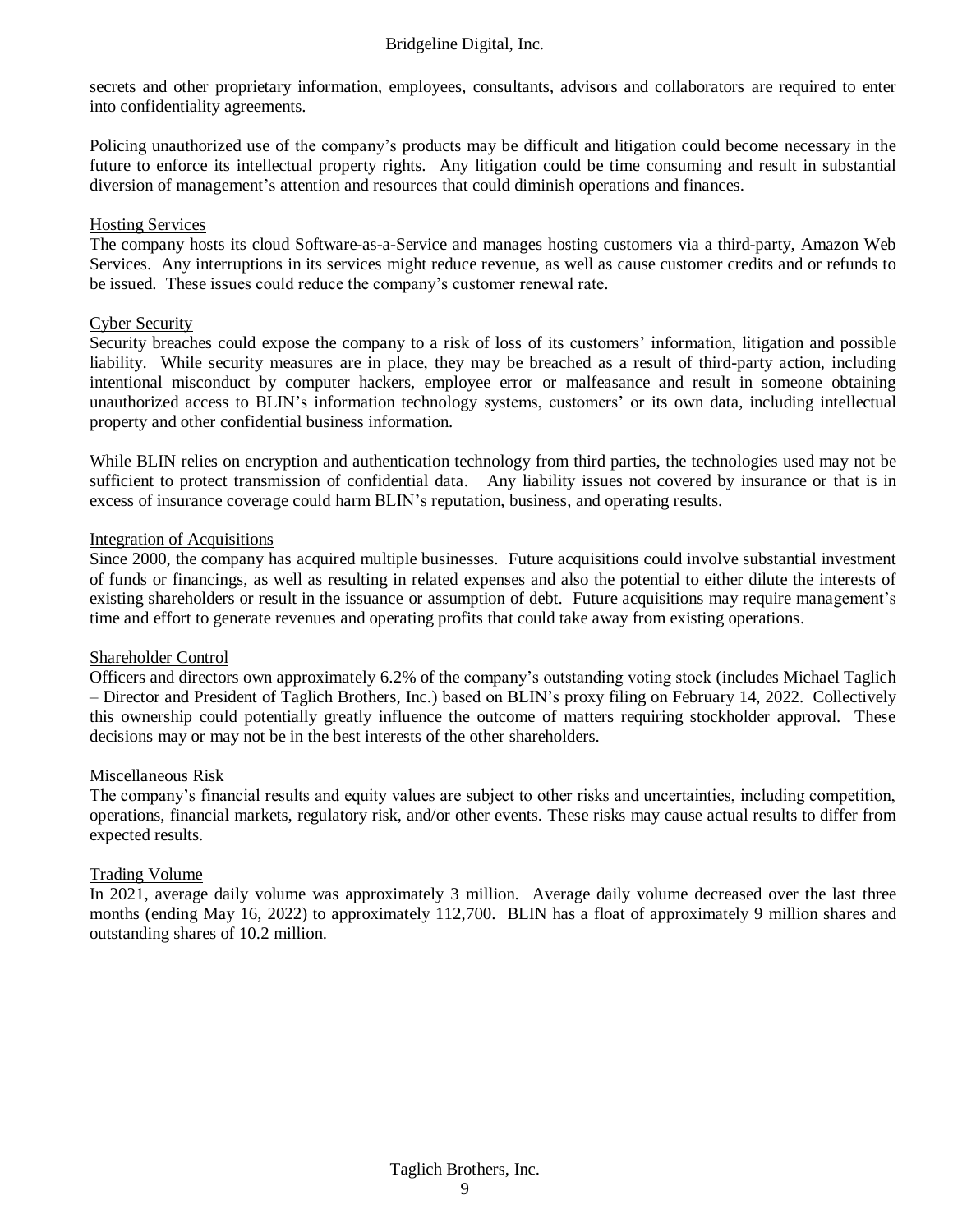#### Bridgeline Digital, Inc. Consolidated Balance Sheets – Ending September 30 FY2020A – FY2023E (in thousands)

|                                                                | FY20A          | FY21A         | 2Q22A        | FY22E       | FY23E        |
|----------------------------------------------------------------|----------------|---------------|--------------|-------------|--------------|
| <b>ASSETS</b>                                                  |                |               |              |             |              |
| Current assets:                                                |                |               |              |             |              |
| Cash and cash equivalents                                      | \$<br>861      | 8,852<br>\$   | 4,686<br>\$  | 4,221<br>\$ | 2,536<br>\$  |
| Accounts receivables, net                                      | 665            | 1,370         | 1,415        | 1,394       | 1,253        |
| Prepaid expenses and other current assets                      | 379            | 196           | 494          | 421         | 419          |
| <b>Total current assets</b>                                    | 1,905          | 10,418        | 6,595        | 6,036       | 4,208        |
| Property and equipment, net                                    | 238            | 252           | 243          | 245         | 250          |
| Operating lease assets                                         | 294            | 481           | 393          | 393         | 393          |
| Intangible assets, net                                         | 2,617          | 7,755         | 6,962        | 6,700       | 5,355        |
| Goodwill                                                       | 5,557          | 15,985        | 15,985       | 15,985      | 15,985       |
| Other assets                                                   | 49             | 76            | 137          | 639         | 639          |
| <b>Total assets</b>                                            | \$<br>10,660   | 34,967        | 30,315<br>\$ | 29,998      | 26,830       |
| <b>LIABILITIES AND STOCKHOLDERS' EQUITY</b>                    |                |               |              |             |              |
| Current liabilities:                                           |                |               |              |             |              |
| Operating lease liabilities                                    | 96             | 161           | 147          | 147         | 147          |
| Accounts payable                                               | 1,311          | 974           | 1,277        | 1,316       | 1,474        |
| Accrued liabilities                                            | 599            | 908           | 796          | 790         | 977          |
| Debt                                                           | 88             | 732           | 527          | 527         | 224          |
| Purchase price and contingent consideration payable            | $\overline{a}$ | 3,463         | 2,667        | 2,430       |              |
| Deferred revenue                                               | 1,511          | 2,097         | 1,566        | 2,300       | 2,500        |
| <b>Total current liabilities</b>                               | 3,605          | 8,335         | 6,980        | 7,510       | 5,322        |
| Long-term debt, net                                            |                | 1,197         | 780          | 657         | 433          |
| Operating lease liabilities, net                               | 198            | 320           | 246          | 224         | 142          |
| Purchase price and contingent consideration payable            |                | 2,360         |              |             |              |
| Warrant liabilities                                            | 2,486          | 4,404         | 1,529        | 259         | 250          |
| Other liabilities                                              | 15             | 774           | 768          | 252         | 405          |
| <b>Total long-term liabilities</b>                             | 2,699          | 9,055         | 3,323        | 1,392       | 1,230        |
| <b>Total liabilities</b>                                       | \$<br>6,304    | 17,390        | 10,303<br>\$ | 8,902       | 6,552<br>\$  |
| Stockholders' equity:                                          |                |               |              |             |              |
| Preferred stock, \$0.001 par value; 1,000,000 authorized       |                |               |              |             |              |
| Series C convertible preferred stock, 11,000 shares authorized |                |               |              |             |              |
| Series C convertible preferred stock, 4,200 shares authorized  |                |               |              |             |              |
| Series A convertible preferred stock                           |                |               |              |             |              |
| Common stock, \$0.001 par value; authorized 50,000,000 shares  | 4              | 10            | 10           | 10          | 10           |
| Additional paid-in capital                                     | 78,316         | 100,207       | 100,341      | 100,456     | 100,706      |
| Retained earnings (loss)                                       | (73, 583)      | (82, 287)     | (80,069)     | (79, 100)   | (80, 168)    |
| Accumulated other comprehensive income (loss)                  | (381)          | (353)         | (270)        | (270)       | (270)        |
| Total stockholders' equity                                     | 4,356          | 17,577        | 20,012       | 21,096      | 20,278       |
| Total liabilities and stockholders' equity                     | \$<br>10,660   | 34,967<br>\$. | 30,315<br>\$ | 29,998      | 26,830<br>\$ |
| Shares Outstatnding - Common Stock                             | 4,420          | 10,187        | 10,218       | 10,225      | 10,245       |
| Series C convertible preferred stock - outstanding             | 350            | 350           | 350          | 350         | 350          |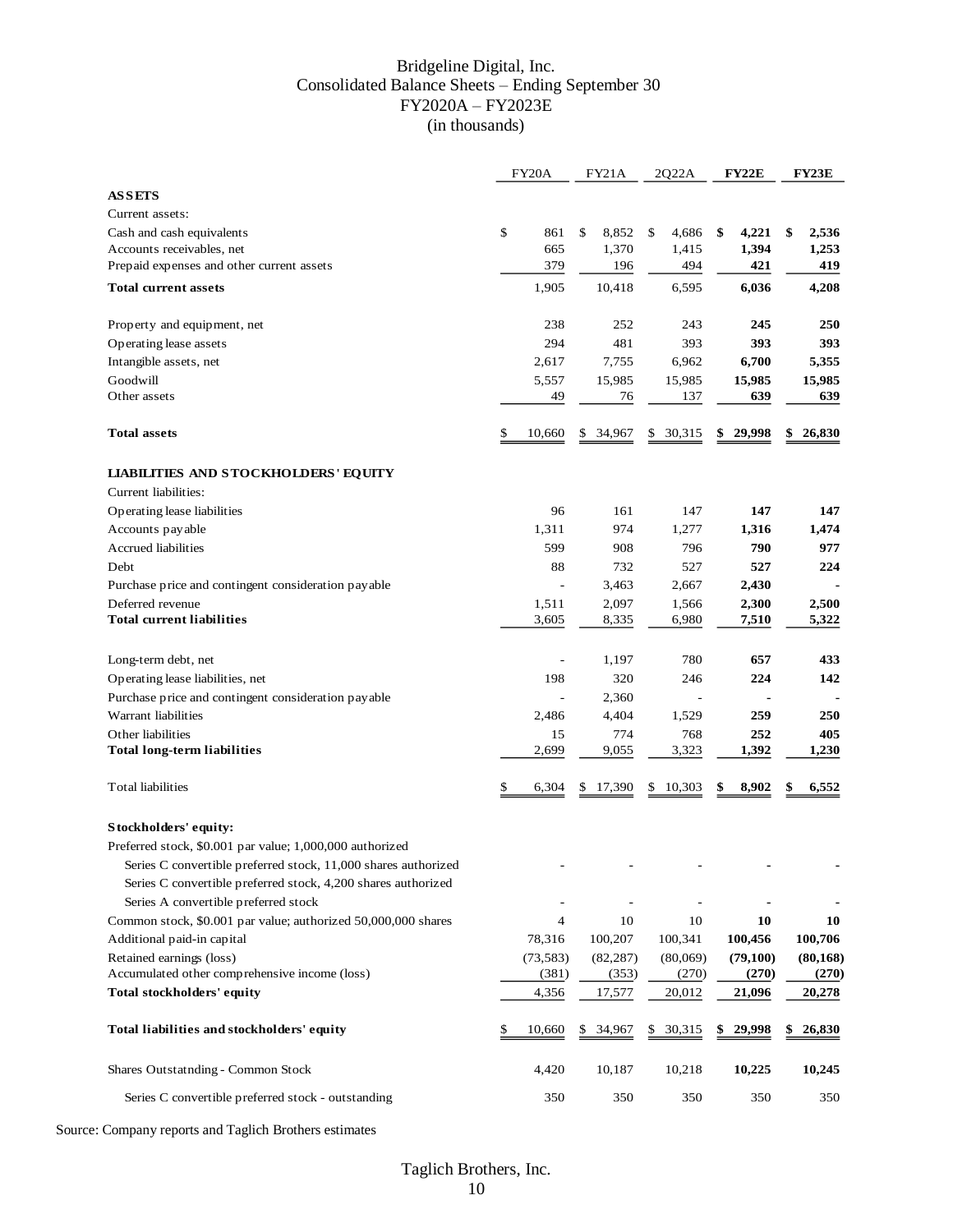#### Bridgeline Digital, Inc. Annual Income Statement – Ending September 30 FY2020A – FY2023E (in thousands)

|                                                  | <b>FY2020A</b>   | FY2021A       | <b>FY2022E</b> | <b>FY2023E</b> |
|--------------------------------------------------|------------------|---------------|----------------|----------------|
| Digital engagement services                      | \$<br>3,409      | \$<br>3,296   | \$<br>3,280    | \$<br>3,350    |
| Subscription (SaaS) / Perpetual licenses         | 7,498            | 9,963         | 13,443         | 15,450         |
| Total revenue                                    | 10,907           | 13,259        | 16,723         | 18,800         |
| Cost of sales -- Digital engagement services     | 1,831            | 1,743         | 1,837          | 1,900          |
| Cost of sales -- Subscription - Licenses         | 2,676            | 2,790         | 3,427          | 3,685          |
| Total cost of revenue                            | 4,507            | 4,533         | 5,264          | 5,585          |
| <b>Total Gross Profit</b>                        | 6,400            | 8,726         | 11,459         | 13,215         |
| Operating Expenses:                              |                  |               |                |                |
| Sales and Marketing                              | 2,614            | 2,726         | 5,323          | 6,025          |
| General and Administrative                       | 2,455            | 2,359         | 3,228          | 3,385          |
| Research and Development                         | 1,641            | 2,387         | 3,424          | 3,400          |
| Depreciation and amortization                    | 968              | 1,202         | 1,650          | 1,465          |
| Restructuring and acquisition related expenses   | 366              | 1,235         | 164            |                |
| <b>Total Operating Expenses</b>                  | 8,044            | 9,909         | 13,789         | 14,275         |
| <b>Operating Income (loss)</b>                   | (1,644)          | (1,183)       | (2,330)        | (1,060)        |
| Interest expense and other, net                  | (7)              | (883)         | (39)           | (8)            |
| Change in fair value of contingent consideration |                  |               | 471            |                |
| Government grant income                          | 960              | 88            |                |                |
| Change in fair value of warrant liabilities      | 1,028            | (5,885)       | 2,875          |                |
| Total Other Income (Expense)                     | 1,981            | (6,680)       | 3,307          | (8)            |
| Pre-Tax Income (loss)                            | 337              | (7, 863)      | 977            | (1,068)        |
| Income Tax Expense (Benefit)                     | 11               | (1, 174)      | 8              |                |
| Net Income (loss)                                | \$<br>326        | \$<br>(6,689) | \$<br>969      | \$<br>(1,068)  |
| Dividends on convertible preferred stock         | (2,420)          | (2,015)       |                |                |
| Net Income (loss) - to common shareholders       | \$<br>(2,094)    | \$<br>(8,704) | \$<br>969      | \$<br>(1,068)  |
|                                                  |                  |               |                |                |
| EPS (loss) - to common shareholders              | \$<br>(0.59)     | \$<br>(1.47)  | \$<br>0.09     | \$<br>(0.10)   |
| Weighted Average Shares Outstanding              | 3,555            | 5,936         | 10,340         | 10,535         |
| <b>EBITDA</b>                                    | \$<br>$(116)$ \$ | 1,441         | \$<br>(271)    | \$<br>705      |
| <b>Margins</b>                                   |                  |               |                |                |
| Gross Margin -- Digital engagement services      | 46.3%            | 47.1%         | 44.0%          | 43.3%          |
| Gross Margin -- Subscription - Licenses          | 64.3%            | 72.0%         | 74.5%          | 76.1%          |
| Total Gross Margin                               | 58.7%            | 65.8%         | 68.5%          | 70.3%          |
| Operating Margin                                 | $(15.1\%)$       | $(8.9\%)$     | $(13.9\%)$     | $(5.6\%)$      |
| Sales & Marketing                                | 24.0%            | 20.6%         | 31.8%          | <b>32.0%</b>   |
| General & Administrative                         | 22.5%            | 17.8%         | 19.3%          | 18.0%          |
| Research and Development                         | 15.0%            | 18.0%         | 20.5%          | 18.1%          |
| Operating expense                                | 73.8%            | 74.7%         | 82.5%          | 75.9%          |
| Pre-Tax Margins                                  | 3.1%             | (59.3%)       | 5.8%           | $(5.7\%)$      |
| Tax rate                                         | 3.3%             | 14.9%         | $0.8\%$        | $0.0\%$        |
|                                                  |                  |               |                |                |
| YEAR / YEAR GROWTH                               |                  |               |                |                |
| <b>Total Revenues</b>                            | 9.6%             | 21.6%         | 26.1%          | 12.4%          |
| Subscription (SaaS) / Perpetual licenses         | 28.5%            | 32.9%         | 34.9%          | 14.9%          |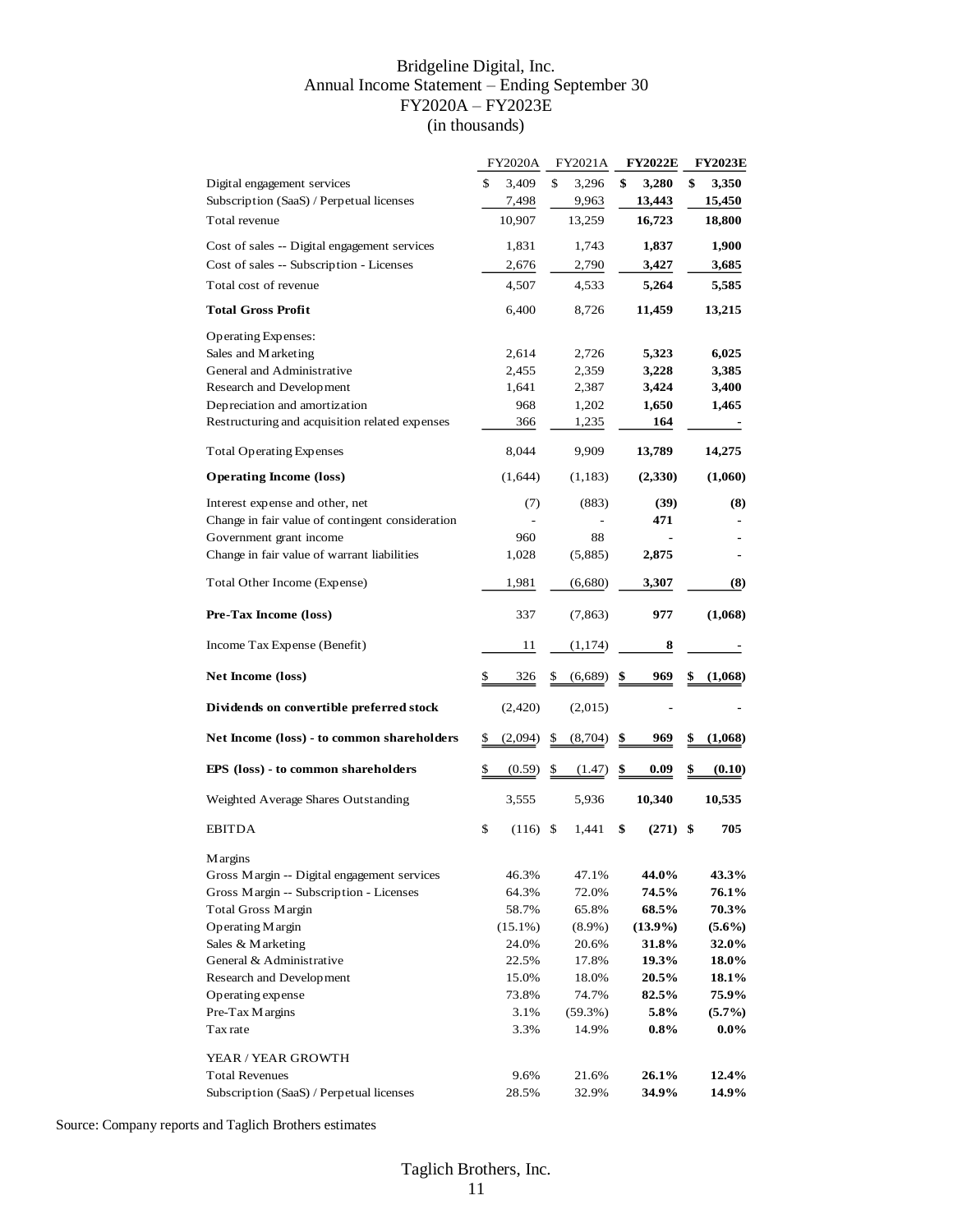#### Bridgeline Digital, Inc. Income Statement Model – Ending September 30 Quarters FY2021A – 2023E (in thousands)

|                                                  | 1021A      | 2021A               | 3021A               | 4021A                    | FY2021A                 | $1Q22A*$                 | 2O22A               | 3Q22E               | 4O22E               | <b>FY2022E</b>    | 1Q22E               | 2022E               | 3O22E                  | 4Q22E               | <b>FY2023E</b> |
|--------------------------------------------------|------------|---------------------|---------------------|--------------------------|-------------------------|--------------------------|---------------------|---------------------|---------------------|-------------------|---------------------|---------------------|------------------------|---------------------|----------------|
| Digital engagement services                      | 837<br>\$. | $\mathbf{s}$<br>885 | $\mathbf{s}$<br>821 | 753<br>\$                | $\mathbf{s}$<br>3,296   | 869<br>$\mathbf{s}$      | $\mathbf{s}$<br>811 | $\mathbf{s}$<br>800 | 800<br>$\mathbf{s}$ | \$<br>3,280       | 825<br>$\mathbf{s}$ | $\mathbf{s}$<br>825 | $\mathbf{s}$<br>850    | 850<br>$\mathbf{s}$ | 3,350<br>\$    |
| Subscription (SaaS) / Perpetual licenses         | 1,999      | 1,989               | 2,624               | 3,351                    | 9,963                   | 3,417                    | 3,306               | 3,335               | 3,385               | 13,443            | 3,600               | 3,750               | 4,000                  | 4,100               | 15,450         |
| Total revenue                                    | 2,836      | 2,874               | 3,445               | 4.104                    | 13,259                  | 4,286                    | 4,117               | 4,135               | 4,185               | 16,723            | 4,425               | 4,575               | 4,850                  | 4,950               | 18,800         |
| Cost of sales -- Digital engagement services     | 365        | 466                 | 441                 | 472                      | 1,743                   | 451                      | 466                 | 460                 | 460                 | 1,837             | 475                 | 475                 | 475                    | 475                 | 1,900          |
| Cost of sales -- Subscription - Licenses         | 592        | 601                 | 753                 | 844                      | 2,790                   | 829                      | 868                 | 860                 | 870                 | 3,427             | 890                 | 925                 | 930                    | 940                 | 3,685          |
| Total cost of revenue                            | 957        | 1,067               | 1,194               | 1,316                    | 4,533                   | 1,280                    | 1,334               | 1,320               | 1,330               | 5,264             | 1,365               | 1,400               | 1,405                  | 1,415               | 5,585          |
| <b>Total Gross Profit</b>                        | 1,879      | 1,808               | 2,251               | 2,788                    | 8,726                   | 3,006                    | 2,783               | 2,815               | 2,855               | 11,459            | 3,060               | 3,175               | 3,445                  | 3,535               | 13,215         |
| <b>Operating Expenses:</b>                       |            |                     |                     |                          |                         |                          |                     |                     |                     |                   |                     |                     |                        |                     |                |
| Sales and Marketing                              | 444        | 524                 | 761                 | 997                      | 2,726                   | 1,231                    | 1,267               | 1,400               | 1,425               | 5,323             | 1,450               | 1,500               | 1,525                  | 1,550               | 6,025          |
| General and Administrative                       | 465        | 608                 | 608                 | 678                      | 2,359                   | 873                      | 775                 | 780                 | 800                 | 3,228             | 810                 | 825                 | 850                    | 900                 | 3,385          |
| Research and Development                         | 349        | 479                 | 625                 | 934                      | 2,387                   | 859                      | 865                 | 850                 | 850                 | 3,424             | 850                 | 850                 | 850                    | 850                 | 3,400          |
| Depreciation and amortization                    | 232        | 240                 | 305                 | 425                      | 1,202                   | 424                      | 416                 | 410                 | 400                 | 1,650             | 375                 | 370                 | 365                    | 355                 | 1,465          |
| Restructuring and acquisition related expenses   | 210        | 84                  | 568                 | 373                      | 1,235                   | 98                       | 66                  |                     |                     | 164               |                     |                     |                        |                     |                |
| <b>Total Operating Expenses</b>                  | 1,700      | 1,935               | 2,867               | 3,407                    | 9,909                   | 3,485                    | 3,389               | 3,440               | 3,475               | 13,789            | 3,485               | 3,545               | 3,590                  | 3,655               | 14,275         |
| <b>Operating Income (loss)</b>                   | 179        | (128)               | (616)               | (619)                    | (1,183)                 | (479)                    | (606)               | (625)               | (620)               | (2,330)           | (425)               | (370)               | (145)                  | (120)               | (1,060)        |
| Interest expense and other, net                  | 6          | (4)                 | (9)                 | (876)                    | (883)                   | (87)                     | 52                  | (2)                 | (2)                 | (39)              | (2)                 | (2)                 | (2)                    | (2)                 | (8)            |
| Change in fair value of contingent consideration |            |                     |                     | $\overline{\phantom{a}}$ |                         | $\overline{\phantom{a}}$ | 471                 | - 11                | ÷                   | 471               | - 2                 |                     | з.                     | ٠                   |                |
| Government grant income                          | 88         |                     |                     | $\sim$                   | 88                      |                          |                     |                     |                     |                   |                     |                     |                        |                     |                |
| Change in fair value of warrant liabilities      | (1, 441)   | (418)               | (4,161)             | 135                      | (5,885)                 | 2,441                    | 434                 |                     | $\sim$              | 2,875             |                     |                     |                        | ä,                  |                |
| Total Other Income (Expense)                     | (1, 347)   | (422)               | (4,170)             | (741)                    | (6,680)                 | 2,354                    | 957                 | (2)                 | (2)                 | 3,307             | (2)                 | (2)                 | (2)                    | (2)                 | (8)            |
| Pre-Tax Income (loss)                            | (1,168)    | (550)               | (4,786)             | (1,360)                  | (7, 863)                | 1,875                    | 351                 | (627)               | (622)               | 977               | (427)               | (372)               | (147)                  | (122)               | (1,068)        |
| Income Tax Expense (Benefit)                     | (6)        | $\overline{7}$      | (1,176)             | -1                       | (1, 174)                | 3                        | 5                   |                     |                     | 8                 |                     |                     |                        |                     |                |
| Net Income (loss)                                | (1,162)    | (557)<br>-\$        | \$<br>(3,610)       | (1, 361)<br>\$           | (6,689)<br>-\$          | 1,872<br>\$              | 346                 | (627)<br>\$         | (622)<br>-S         | 969               | (427)<br>-S         | (372)<br>\$         | (147)<br><sup>\$</sup> | (122)<br>\$         | (1,068)<br>\$  |
| Dividends on convertible preferred stock         |            |                     |                     | (2,015)                  | (2,015)                 |                          |                     |                     |                     |                   |                     |                     |                        |                     |                |
| Net Income (loss) - to common shareholders       | (1,162)    | (557)               | (3,610)             | \$<br>(3,376)            | (8,704)<br>S.           | 1,872<br>\$              | 346                 | (627)               | (622)               | 969               | (427)               | (372)               | \$<br>(147)            | (122)               | (1,068)        |
| EPS (loss) - to common shareholders              | (0.26)     | (0.11)<br>-8        | (0.61)<br>\$        | (0.40)<br>\$             | (1.47)<br><sup>\$</sup> | 0.06<br>\$               | 0.03<br>\$          | (0.06)<br>£.        | (0.06)<br>\$        | 0.09<br>\$        | (0.04)<br>£.        | (0.03)<br>.S        | (0.01)<br>.S           | (0.01)<br>-8        | (0.10)<br>\$   |
|                                                  | 4,420      | 5,000               | 5,939               | 8,382                    | 5,936                   | 10,626                   | 10,341              | 10,195              | 10,200              | 10,340            | 10,205              | 10,630              | 10,650                 | 10,655              | 10,535         |
| Weighted Average Shares Outstanding              |            |                     |                     |                          |                         |                          |                     |                     |                     |                   |                     |                     |                        |                     |                |
| <b>EBITDA</b>                                    | \$.<br>672 | - \$<br>235         | 300<br>- \$         | - S<br>234               | - \$<br>1.441 S         | $106 - $$                | $(72)$ \$           | $(150)$ \$          | (155)               | $(271)$ \$<br>-\$ | 25                  | 75<br>-S            | 295<br>-S              | 310<br>- \$         | 705<br>\$      |
| <b>Margins</b>                                   |            |                     |                     |                          |                         |                          |                     |                     |                     |                   |                     |                     |                        |                     |                |
| Gross Margin -- Digital engagement services      | 56.4%      | 47.4%               | 46.3%               | 37.3%                    | 47.1%                   | 48.1%                    | 42.5%               | 42.5%               | 42.5%               | 44.0%             | 42.4%               | 42.4%               | 44.1%                  | 44.1%               | 43.3%          |
| Gross Margin -- Subscription - Licenses          | 70.4%      | 69.8%               | 71.3%               | 74.8%                    | 72.0%                   | 75.7%                    | 73.7%               | 74.2%               | 74.3%               | 74.5%             | 75.3%               | 75.3%               | 76.7%                  | 77.1%               | 76.1%          |
| <b>Total Gross Margin</b>                        | 66.3%      | 62.9%               | 65.4%               | 67.9%                    | 65.8%                   | 70.1%                    | 67.6%               | 68.1%               | 68.2%               | 68.5%             | 69.2%               | 69.4%               | 71.0%                  | 71.4%               | 70.3%          |
| Operating Margin                                 | 6.3%       | (4.4%)              | $(17.9\%)$          | $(15.1\%)$               | $(8.9\%)$               | (11.2%)                  | (14.7%)             | $(15.1\%)$          | $(14.8\%)$          | $(13.9\%)$        | $(9.6\%)$           | $(8.1\%)$           | $(3.0\%)$              | $(2.4\%)$           | $(5.6\%)$      |
| Sales & Marketing                                | 15.7%      | 18.2%               | 22.1%               | 24.3%                    | 20.6%                   | 28.7%                    | 30.8%               | 33.9%               | 34.1%               | 31.8%             | 32.8%               | 32.8%               | 31.4%                  | 31.3%               | 32.0%          |
| General & Administrative                         | 16.4%      | 21.2%               | 17.6%               | 16.5%                    | 17.8%                   | 20.4%                    | 18.8%               | 18.9%               | 19.1%               | 19.3%             | 18.3%               | 18.0%               | 17.5%                  | 18.2%               | 18.0%          |
| Research and Development                         | 12.3%      | 16.7%               | 18.1%               | 22.8%                    | 18.0%                   | 20.0%                    | 21.0%               | 20.6%               | 20.3%               | 20.5%             | 19.2%               | 18.6%               | 17.5%                  | 17.2%               | 18.1%          |
| Operating expense                                | 59.9%      | 67.3%               | 83.2%               | 83.0%                    | 74.7%                   | 81.3%                    | 82.3%               | 83.2%               | 83.0%               | 82.5%             | 78.8%               | 77.5%               | 74.0%                  | 73.8%               | 75.9%          |
| Pre-Tax Margins                                  | (41.2%)    | $(19.1\%)$          | $(138.9\%)$         | $(33.1\%)$               | $(59.3\%)$              | 43.7%                    | 8.5%                | (15.2%)             | $(14.9\%)$          | 5.8%              | $(9.6\%)$           | $(8.1\%)$           | $(3.0\%)$              | $(2.5\%)$           | (5.7%)         |
| Tax rate                                         | 0.5%       | $(1.3\%)$           | 24.6%               | $(0.1\%)$                | 14.9%                   | 0.2%                     | 1.4%                | 0.0%                | 0.0%                | 0.8%              | 0.0%                | 0.0%                | 0.0%                   | 0.0%                | $0.0\%$        |
| YEAR / YEAR GROWTH                               |            |                     |                     |                          |                         |                          |                     |                     |                     |                   |                     |                     |                        |                     |                |
| <b>Total Revenues</b>                            | 0.1%       | 5.0%                | 30.9%               | 51.7%                    | 21.6%                   | 51.1%                    | 43.2%               | 20.0%               | 2.0%                | 26.1%             | 3.2%                | 11.1%               | 17.3%                  | 18.3%               | 12.4%          |
| Subscription (SaaS) / Perpetual licenses         | 15.1%      | 8.2%                | 36.7%               | 67.2%                    | 32.9%                   | 70.9%                    | 66.2%               | 27.1%               | 1.0%                | 34.9%             | 5.4%                | 13.4%               | 19.9%                  | 21.1%               | 14.9%          |

\* In 1Q22, EPS per share is derived after excluding \$1.247 million change in fair value of in-the-money warrant derivative liabilities from net income of \$1.872 million.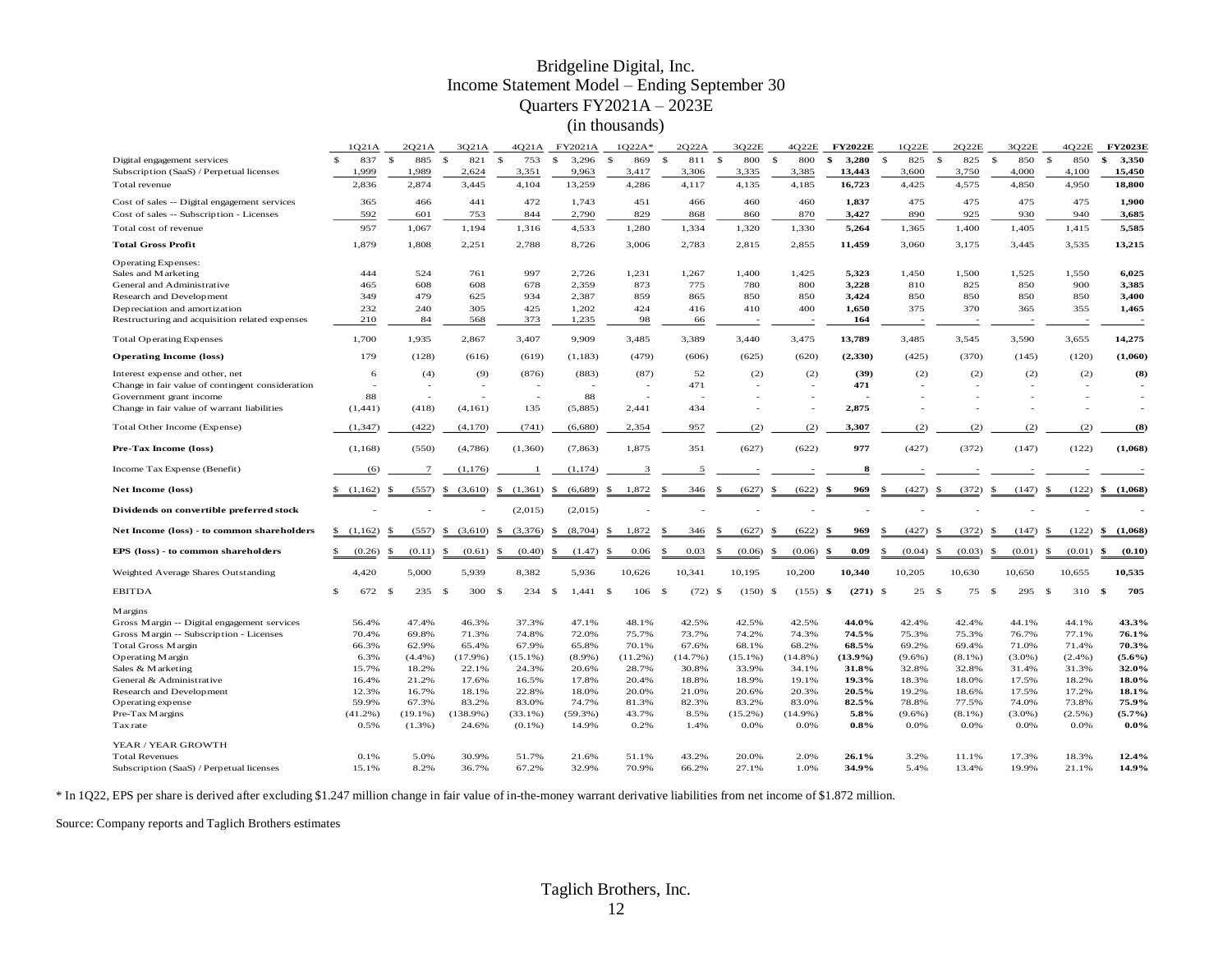#### Bridgeline Digital, Inc. Cash Flow Statement – Ending September 30 FY2020A – FY2023E (in thousands)

|                                                                | FY2020 A                 |               | FY2021 A 6 Mos. 22A      | <b>FY2022 E</b> | <b>FY2023 E</b> |
|----------------------------------------------------------------|--------------------------|---------------|--------------------------|-----------------|-----------------|
| Cash Flows from Operating Activities                           |                          |               |                          |                 |                 |
| Net Income (loss)                                              | \$<br>326                | \$<br>(6,689) | \$<br>2,217              | \$<br>969       | \$<br>(1,068)   |
| Loss on disposal of property and equipment                     |                          |               |                          |                 |                 |
| Amortization of intangibles                                    | 891                      | 1,130         | $\overline{\phantom{a}}$ |                 |                 |
| Depreciation and amortization                                  | 61                       | 70            | 797                      | 1,650           | 1,465           |
| Other amortization                                             | 16                       | 2             | 43                       | 43              |                 |
| Deferred income taxes                                          |                          | (1,196)       |                          |                 |                 |
| Government grant income                                        | (960)                    | (88)          | $\blacksquare$           |                 |                 |
| Change in fair value of contingent consideration               |                          | 170           | (471)                    | (471)           |                 |
| Change in fair value of warrant liabilities                    | (1,028)                  | 5,885         | (2,875)                  | (2, 875)        |                 |
| Stock-based compensation                                       | 194                      | 607           | 115                      | 230             | 250             |
| Cash earnings (burn)                                           | (500)                    | (109)         | (174)                    | (454)           | 647             |
|                                                                |                          |               |                          |                 |                 |
| Changes In:                                                    |                          |               |                          |                 |                 |
| Accounts receivables                                           | 630                      | 36            | (38)                     | (24)            | 140             |
| Prepaid expenses and Other current assets                      | 89                       | 149           | (284)                    | (24)            | 140             |
| Other assets                                                   | (21)                     | 99            | (21)                     | (225)           | 2               |
| Accounts payable and accrued liabilities                       | (585)                    | (920)         | 157                      | 224             | 346             |
| Deferred revenue                                               | (75)                     | (613)         | (506)                    | 203             | 200             |
| Other liabilities                                              | (36)                     | 369           | (17)                     |                 |                 |
| (Increase)/decrease in Working Capital                         | $\sqrt{2}$               | (880)         | (709)                    | 154             | 828             |
| Net cash Provided by (Used in) Operations                      | (498)                    | (989)         | (883)                    | (300)           | 1,475           |
|                                                                |                          |               |                          |                 |                 |
| Cash Flows from Investing Activities                           |                          |               |                          |                 |                 |
| Purchase of property and equipment                             |                          | (79)          | (30)                     | (60)            | (65)            |
| Software development                                           |                          | (30)          | (46)                     | (90)            | (125)           |
| Purchase of business, net of cash acquired                     |                          | (4, 408)      |                          |                 |                 |
| Net cash used in Investing                                     |                          | (4,517)       | (76)                     | (150)           | (190)           |
|                                                                |                          |               |                          |                 |                 |
| Cash Flows from Financing Activities                           |                          |               |                          |                 |                 |
| Proceeds from issuance of common stock, net                    |                          | 4,626         |                          |                 |                 |
| Proceeds from stock option and warrant excercises              |                          | 7,127         | 19                       | 19              |                 |
| Proceeds from convertible preferred to acquire HawkSearch, net |                          | 2,526         |                          |                 |                 |
| Proceeds received under paycheck protection program            | 1,048                    |               | $\overline{\phantom{a}}$ |                 |                 |
| Payment on long-term debt                                      |                          | (603)         | (494)                    | (732)           | (540)           |
| Payments of contingent consideration and deferred cash payable | $\overline{\phantom{0}}$ | (203)         | (2,681)                  | (3, 468)        | (2, 430)        |
| Net cash provided by Financing                                 | 1,048                    | 13,473        | (3, 156)                 | (4, 181)        | (2,970)         |
|                                                                |                          |               |                          |                 |                 |
| Exchange rate                                                  | 15                       | 24            | (51)                     |                 |                 |
|                                                                |                          |               |                          |                 |                 |
| Net change in Cash                                             | 565                      | 7,991         | (4,166)                  | (4, 631)        | (1,685)         |
| Cash Beginning of Period                                       | 296                      | 861           | 8,852                    | 8,852           | 4,221           |
| Cash End of Period                                             | \$<br>861                | \$<br>8,852   | \$<br>4,686              | \$<br>4,221     | \$<br>2,536     |
|                                                                |                          |               |                          |                 |                 |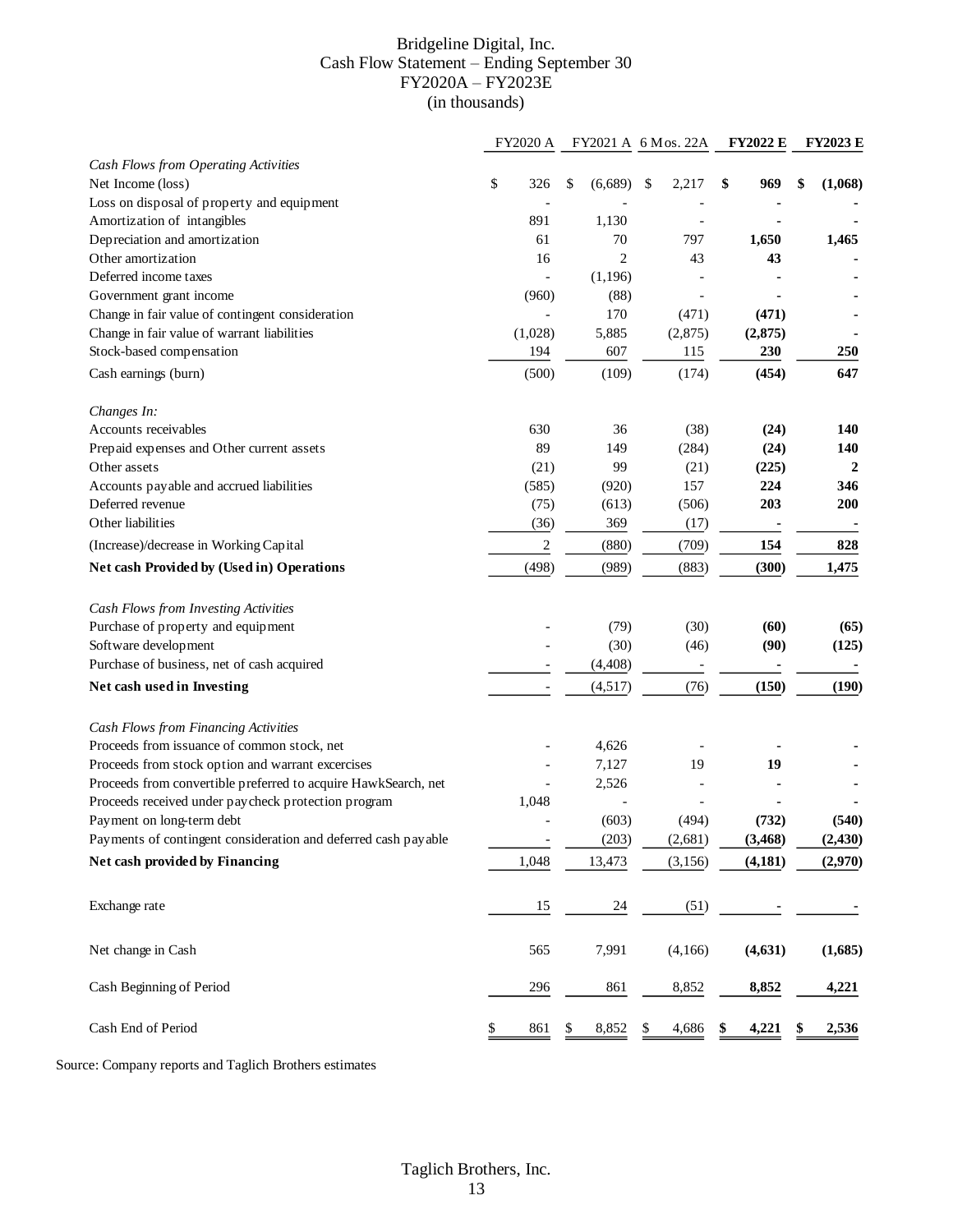### **Price Chart**



# **Taglich Brothers Current Ratings Distribution**



56 % Buy | 44 % Hold

| <b>Investment Banking Services for Companies Covered in the Past 12 Months</b> |          |               |  |  |  |  |  |
|--------------------------------------------------------------------------------|----------|---------------|--|--|--|--|--|
|                                                                                |          |               |  |  |  |  |  |
|                                                                                |          |               |  |  |  |  |  |
| Rating                                                                         | <u>#</u> | $\frac{9}{6}$ |  |  |  |  |  |
| Buy                                                                            | 5        | 25            |  |  |  |  |  |
| Hold                                                                           |          |               |  |  |  |  |  |
| Sell                                                                           |          |               |  |  |  |  |  |
| Not Rated                                                                      |          |               |  |  |  |  |  |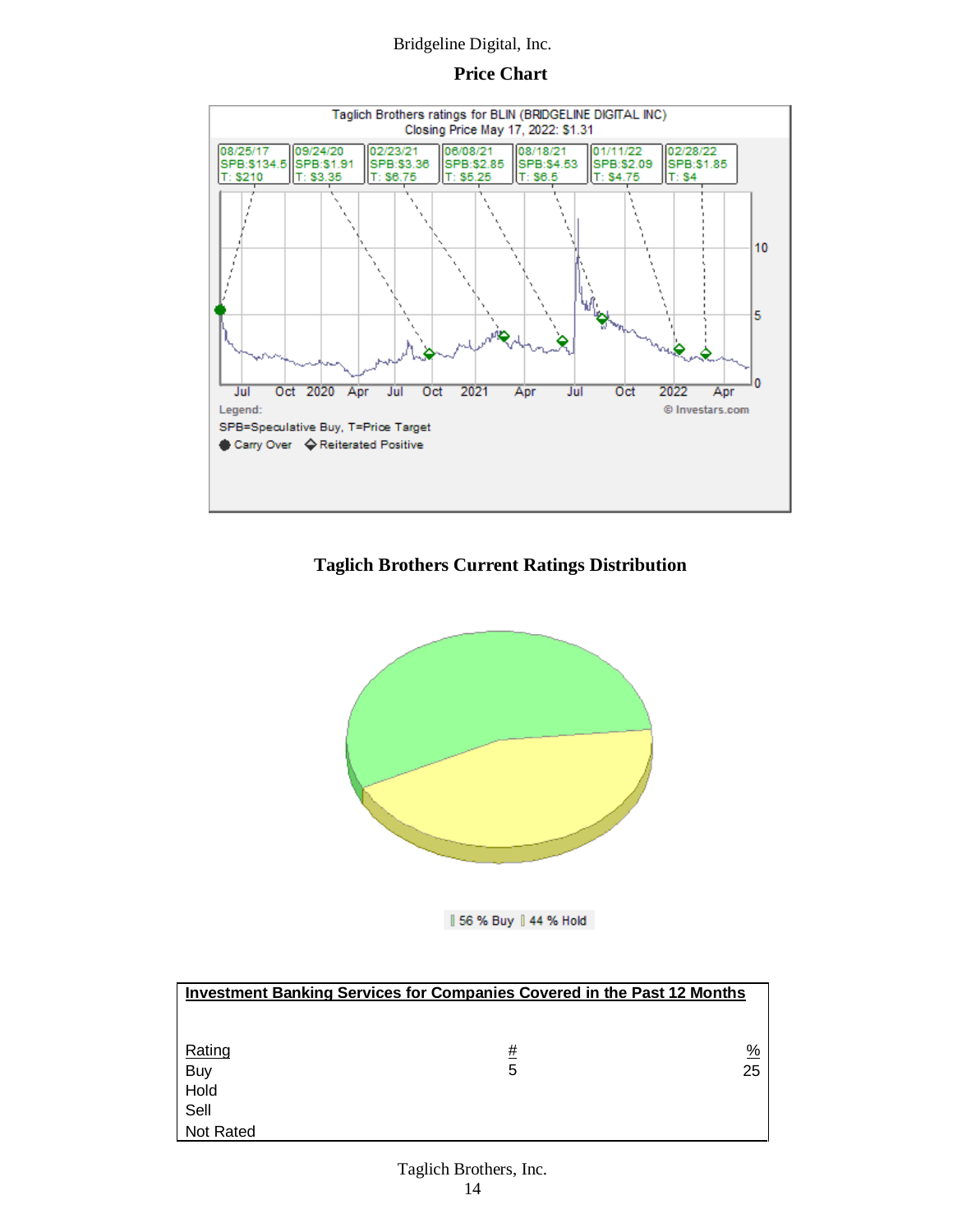#### **Important Disclosures**

As of May 16, 2022, Taglich Brothers, Inc. and/or its affiliates own or have controlling interests in approximately 1% of BLIN common stock. Michael Taglich, President of Taglich Brothers, Inc. owns or has a controlling interest in 59,973 shares of BLIN common stock and owns or has a controlling interest in 138,038 shares of common stock underlying warrants and options issued and 350 shares of convertible Series C Preferred Stock (into approximately 39,000 common shares). Robert Taglich, Managing Director of Taglich Brothers, Inc., owns or has a controlling interest in 3,714 shares of BLIN common stock and owns or has a controlling interest in 14,538 shares of common stock underlying warrants issued. William Cooke, Vice President of Investment Banking at Taglich Brothers, Inc., owns or has a controlling interest in 1,847 shares of BLIN common stock. Doug Hailey, Director of Investment Banking at Taglich Brothers, Inc., owns or has a controlling interest in an estimated 7,929 warrants. Richard Oh, Managing Director of Taglich Brothers, Inc., owns or has a controlling interest in 2,759 share of BLIN common stock and an estimated 3,661 warrants. Other employees at Taglich Brothers, Inc. also own or have controlling interests in 7,033 shares of BLIN common stock and an 11,939 warrants. Taglich Brothers, Inc. had an investment banking relationship with the company mentioned in this report. Prior to FY19, Taglich Brothers was the Placement Agent for many of BLIN's private offerings and debt issuances. In February 2021 and May 2021, Taglich Brothers Inc. acted as co-placement agent for a registered direct common stock (convertible preferred) offerings for which it received a fee and placement agent warrants.

All research issued by Taglich Brothers, Inc. is based on public information. Bridgeline Digital, Inc. does not pay Taglich Brothers, Inc. for the creation and dissemination of research reports.

#### **General Disclosures**

The information and statistical data contained herein have been obtained from sources, which we believe to be reliable but in no way are warranted by us as to accuracy or completeness. We do not undertake to advise you as to changes in figures or our views. This is not a solicitation of any order to buy or sell. Taglich Brothers, Inc. is fully disclosed with its clearing firm, Axos Clearing, LLC, is not a market maker and does not sell to or buy from customers on a principal basis. The above statement is the opinion of Taglich Brothers, Inc. and is not a guarantee that the target price for the stock will be met or that predicted business results for the company will occur. There may be instances when fundamental, technical and quantitative opinions contained in this report are not in concert. We, our affiliates, any officer, director or stockholder or any member of their families may from time to time purchase or sell any of the above-mentioned or related securities. Analysts and members of the Research Department are prohibited from buying or selling securities issued by the companies that Taglich Brothers, Inc. has a research relationship with, except if ownership of such securities was prior to the start of such relationship, then an Analyst or member of the Research Department may sell such securities after obtaining expressed written permission from Compliance.

#### **Analyst Certification**

**I, Howard Halpern, the research analyst of this report, hereby certify that the views expressed in this report accurately reflect my personal views about the subject securities and issuers; and that no part of my compensation was, is, or will be directly or indirectly related to the specific recommendations or views contained in this report.**

#### **Public Companies mentioned in this report:**

| HubSpot, Inc. | (NYSE: HUBS) | Shopify Inc. | (NYSE: SHOP) |
|---------------|--------------|--------------|--------------|
| SAP SE        | (NYSE: SAP)  | Adobe Inc.   | (NYSE: ADBE) |